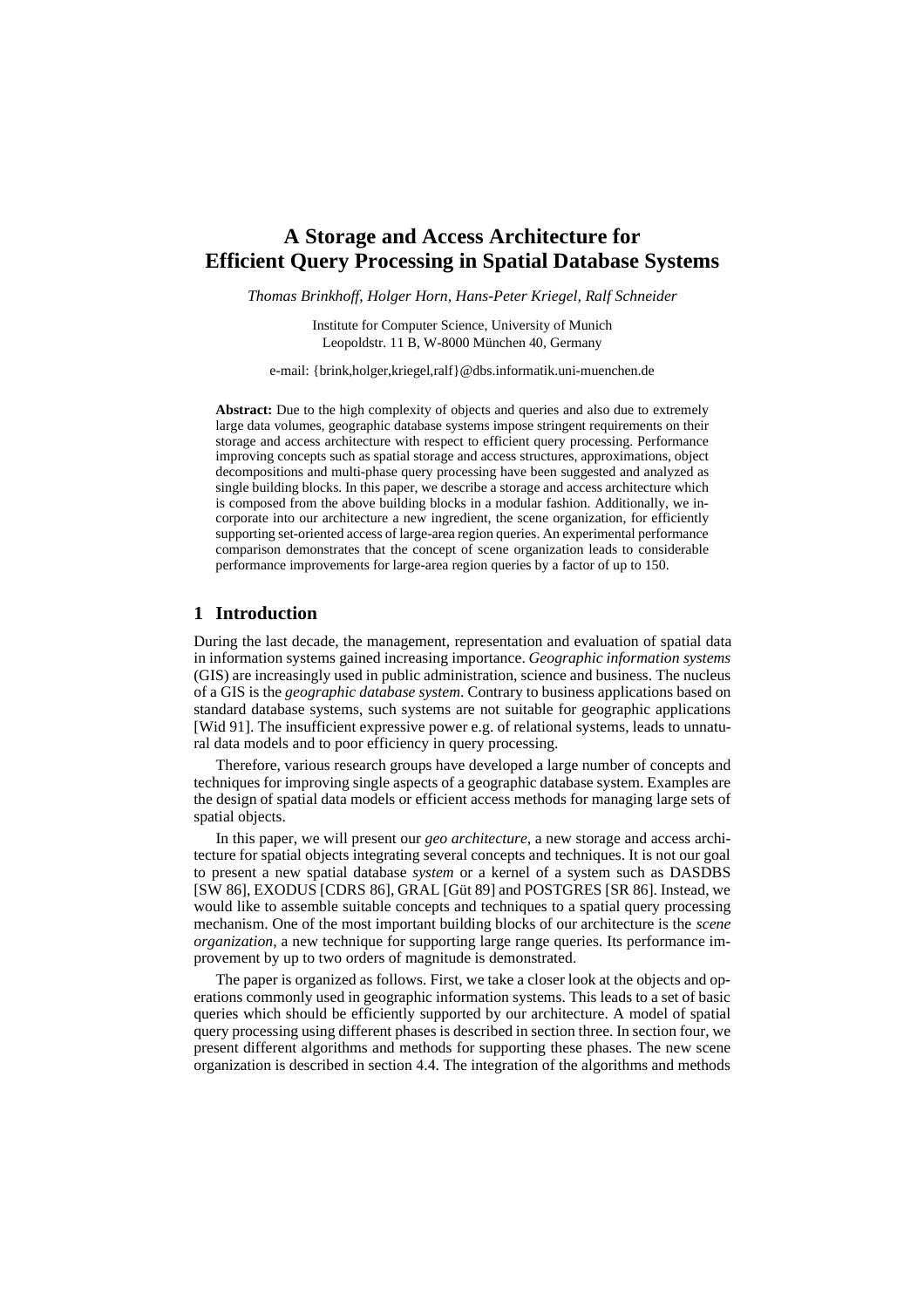<span id="page-1-0"></span>leads to our geo architecture. The rest of the paper contains an investigation of the performance of this architecture. In particular, we present a detailed performance evaluation of our new scene organization for real world data. The paper concludes with a brief statement of our findings and some suggestions for future work.

# **2 Objects and operations of a spatial database system**

In this paper, we present a conceptional architecture for storing objects and processing queries in a geographic database system. To develop such an architecture, we first need an exact specification of the objects and queries. This is presented in the following subsections.

### **2.1 Objects**

The objects stored in a geographic database are used for modeling specific parts of the surface of the earth with respect to one or several properties. Therefore, the objects are characterized by a *spatial* and a *thematic component*. The spatial component describes the spatial locality and the shape of the modeled part of reality whereas the thematic component contains the thematic information.

#### **The spatial component**

The spatial component of an object is represented by one of the basic topological elements of the plane: point, line or area. Points are described by specifying their coordinates with respect to a given coordinate system. For modeling lines, both polylines as well as free-form curves are used. In this paper, we concentrate on representing areas. From the literature two main concepts for representing areas are known: the raster and the vector model. Because of its favorable scaling capabilities, its lower demand of storage and its "object orientation", the vector model has been preferred over the last few years for application in geographic database systems. The type of spatial objects we consider in this paper is the class of *simple polygons with holes* (SPH for short) (see figure 1). A polygon is called simple if there is no pair of nonconsecutive edges sharing a point. A SPH is a simple polygon where simple polygonal holes may be cut out. The class of SPHs is well suited for geographic applications (see [Bur 86]). It allows representing areas with arbitrary precision and explicitly takes holes into account.



**Fig. 1.** Simple polygon with holes

#### **The thematic component**

The thematic component characterizes an object with respect to one or several thematic properties. We distinguish between *qualitative properties* such as land use and *quantitative properties* such as amount of precipitation. For representing thematic values, simple data types such as strings or real numbers are used.

#### **The object model**

The geo architecture to be developed should be able to store *sets* of objects consisting of a spatial (SPH) and a thematic component (vector of simple data types). [Figure 2](#page-2-0) gives a typical example of a map which is represented by a set of SPHs.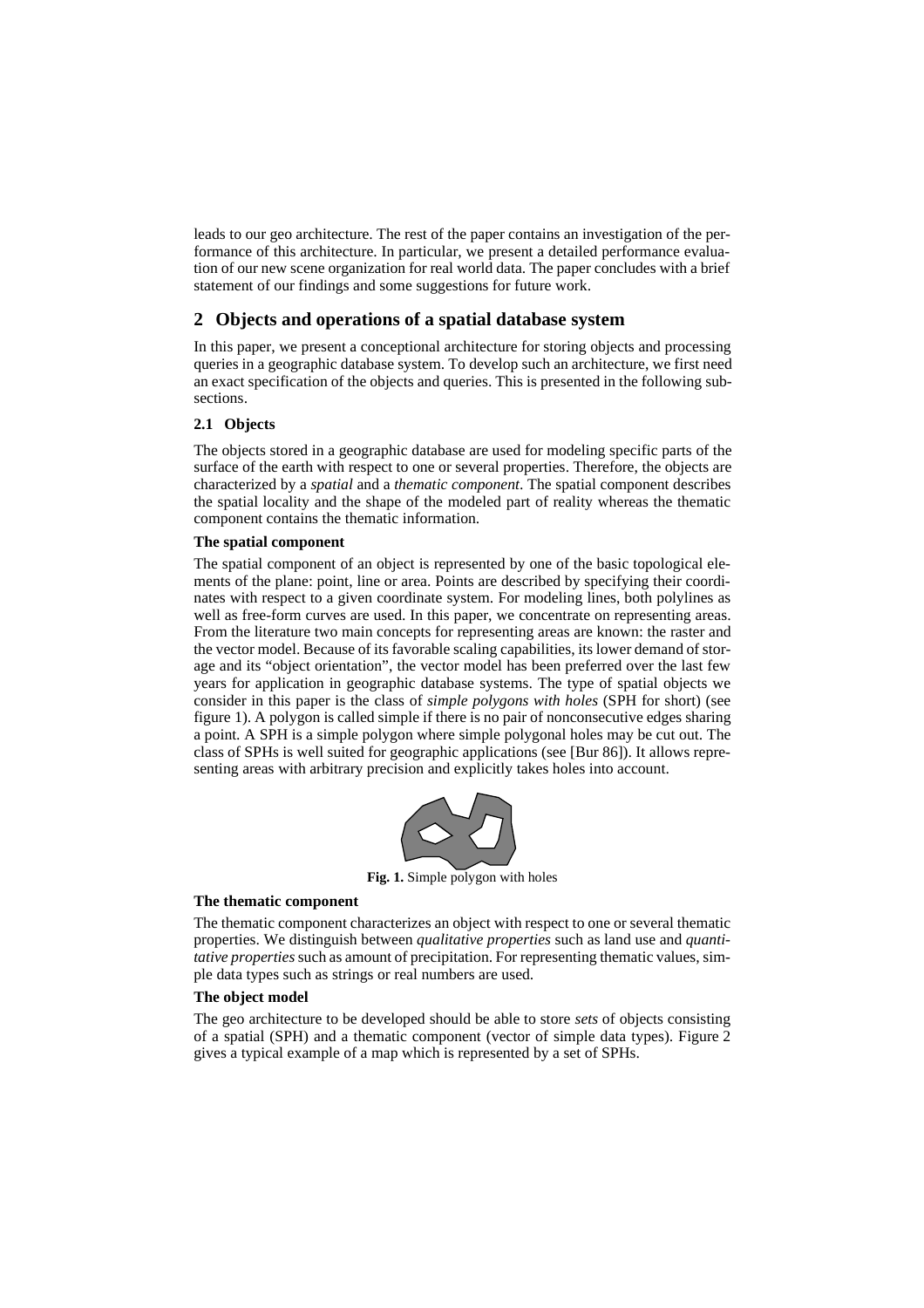<span id="page-2-0"></span>

**Fig. 2.** Map of the European counties modeled by a set of SPH

Both components require a completely different handling by the geo architecture. For managing vectors of simple data types, e.g. in a relational database system, a lot of well known data structures and algorithms are available. However, organizing the spatial component demands for new structures and algorithms. They should organize the objects in such a way that spatial queries referring to location and shape of the objects are processed efficiently.

Additional to these fundamental properties of the spatial objects, two more aspects are important for the design of the geo architecture. First, we need a characterization of the objects from real applications as accurate as possible. Second, we need a specification of the queries and operations to be performed on these objects.

#### **2.2 Characteristics of the objects**

In this paper, it is not our goal to present a general characterization of the object sets occurring in geographic applications. From our point of view this is impossible because of the very wide application spectrum geographical information systems are used in. Instead, we outline some general properties of the data which influence the design of our geo architecture considerably.

### **Complexity and variation of the data**

 *• Number of objects and data volume*

In real applications, the number of data objects may be as high as  $10<sup>9</sup>$ . The data volume may occupy up to 1 TerraByte (see [Fra 91] and [Cra 90]).

 *• Variation of objects and sets of objects*

Data from real world applications vary extremely with respect to single objects and whole object sets [Fra 91]. This particularly refers to the following aspects:

- *Object extensions* It varies in a range of  $1:10^6$  [Fra 91], where the largest objects may occupy the whole data space.
- *Object shape*
- *Amount of storage*

As an example, in the World Data Bank II [GC 87] the amount of storage for one polygonal object varies between 0.5 KB and more than 1.1 GB.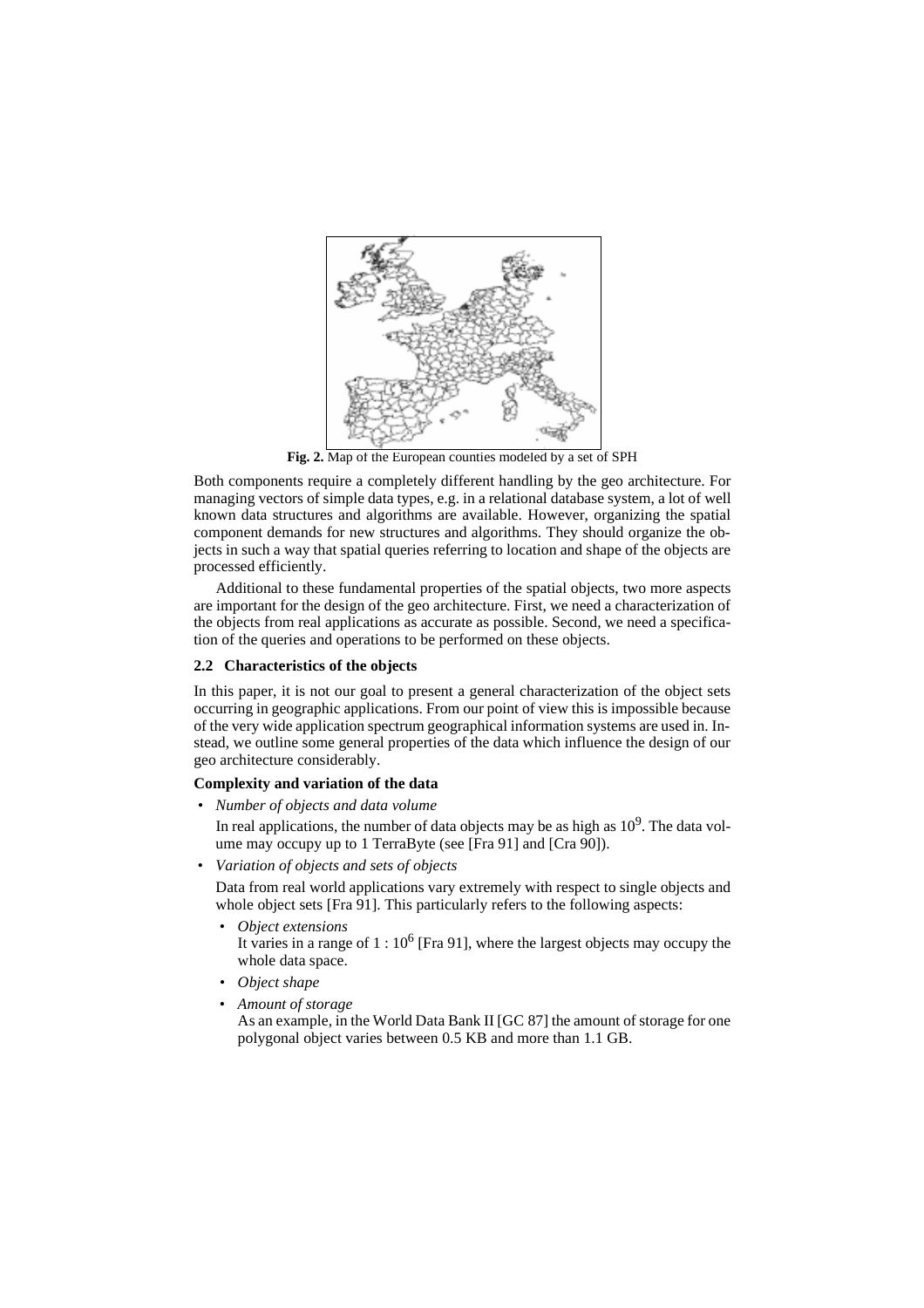• *Distribution of the objects in the data space* The number of objects per unit (density) varies in a range of  $1:10^4$  in real world applications [Fra 91].

In particular, we have to consider that there are no upper bounds neither for the extension of objects, the complexity of object structure, the amount of storage, nor for the density of the objects.

## **Persistent storage of the objects in a weak dynamic environment**

Recording the data of a geographic information system is an expensive task. Very often, data from paper maps as well as satellite pictures have to be integrated into a seamless database. This work is often a source of inaccuracy and inconsistency, which has to be revealed and removed by using time consuming consistency check mechanisms. Altogether recording the data and preserving consistency of the data account for approximately 80% of the operating costs of a geographic database system [Aro 91].

After recording the database, it is persistently stored and used on a long term basis. However, the database is not static because correcting mistakes, removing inconsistencies and adapting to changes in the real world leads to updates of the data. All in all, the database is weakly dynamic.

The properties of spatial objects mentioned above and the queries and operations described in the following section form a requirement definition for the geo architecture which is described in detail in [section 4](#page-6-0).

#### **2.3 Queries and operations**

Geographic database systems are used in very different application environments. Therefore, it is not possible to find a compact set of spatial queries and operations fulfilling all requirements of geographic applications [SV 89]. Instead, we present four basic classes of operations each with a number of typical representatives which should be supported by our architecture.

#### **1) Modifications**

Analogously to standard database systems, there are operations for insertion, deletion and update of records in a geographic database system.

### **2) Selections**

We can distinguish between two types of selections: those referring to the spatial and those referring to the thematic component of an object.

# **a) Spatial selections:**

• *Point Query*

Given a query point *P* and a set of objects *M*. The point query yields all the objects of *M* geometrically containing P (see figure 3(a)).

• *Region Query*

Given a polygonal query region *R* (of type SPH) and a set of objects *M*, the region query yields all the objects of *M* sharing points with *R*. A special case of the region query is the *window query*. The query region of a window query is given by a rectilinear rectangle (see figure 3(b)). Both, the window query and the region query are often called *range queries*.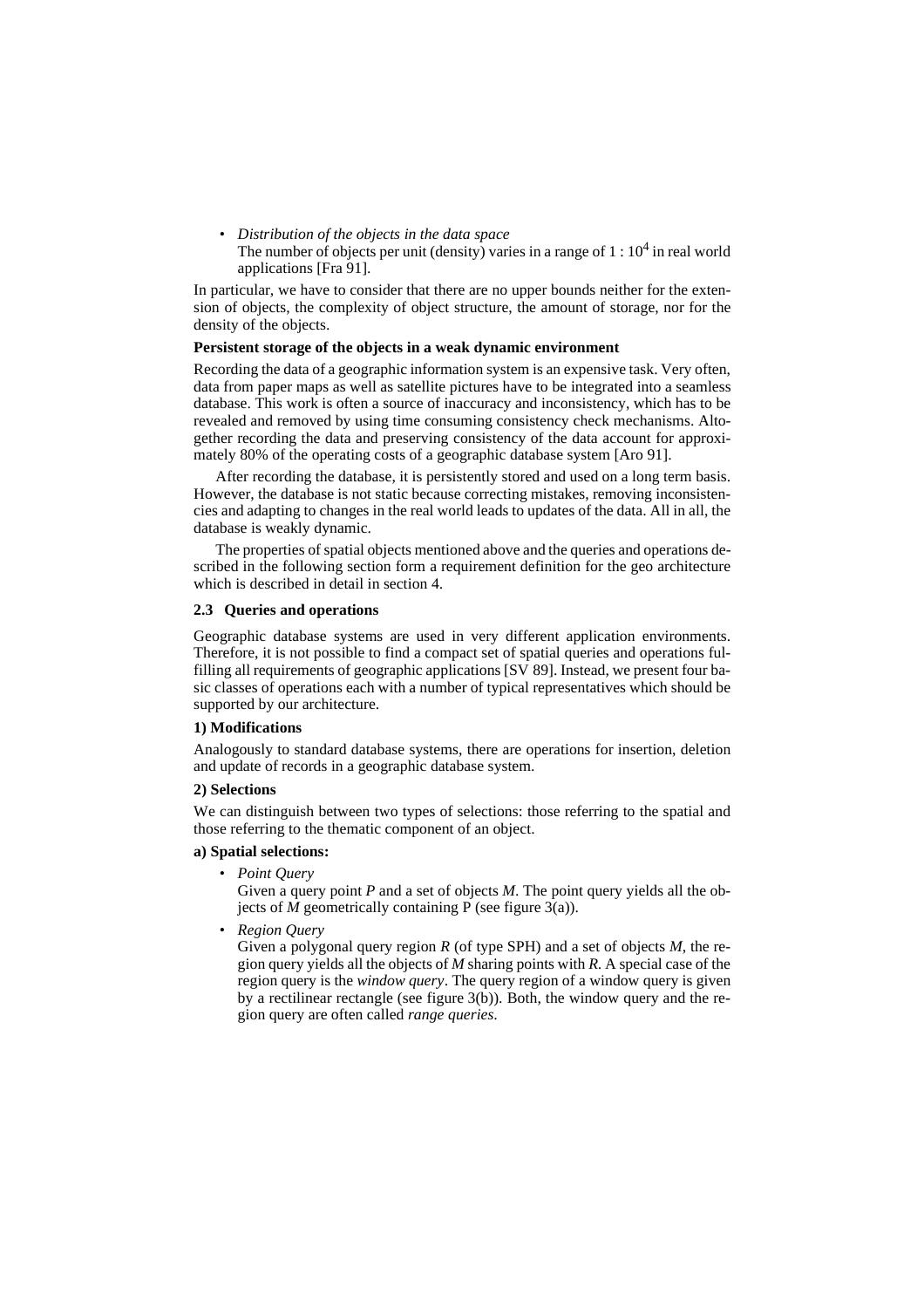

**Fig. 3.** Examples for a point and a window query

### **b) Thematic Selections:**

When performing a thematic (relational) selection the objects are selected with respect to properties of their thematic component. Within this section, we pay attention only to the spatial component of the objects. In [section 4.5](#page-10-0) we will describe how to support thematic selections.

# **3) Combinations**

 *• Spatial Join*

For two given object sets A and B the spatial join operation yields all pairs of objects  $(a, b)$ ,  $a \in A$ ,  $b \in B$  whose spatial components intersect. More precisely, for each object  $a \in A$  we have to look for all objects in B intersecting with *a*. Note, that for efficient processing of the spatial join a selective spatial access to the objects is necessary.

• *Map Overlay*

The map overlay is one of the most important operations in a geographic information system [Bur 86]. It combines two or more sets of spatial objects. This combination is controlled by the overlay function determining in which way intersecting objects have to be handled. The map overlay is completely based on variants of the spatial join operation. In addition to the spatial join, the intersection of a pair of overlapping objects has to be computed. Neighboring objects with identical values of their thematic component should be merged [KBS 91].

# **4) Analyzing sets of objects**

Selections or combinations of existing sets of objects are often followed by further processing steps in practical applications. The operations and algorithms used for these steps are very specific for a particular application and, therefore, are not supported by a general storage and access architecture. Without considering the details, we can distinguish two classes of these operations and algorithms.

• *Automatic analysis*

Analyzing functions applied to the spatial and/or the thematic component of the objects are part of this class. Typical representatives are: calculating the average of the area or perimeter of a set of objects, calculating the minimum and maximum of thematic attributes etc.

• *Visualization*

In many cases the automatic analysis of a database is not possible and manual inter-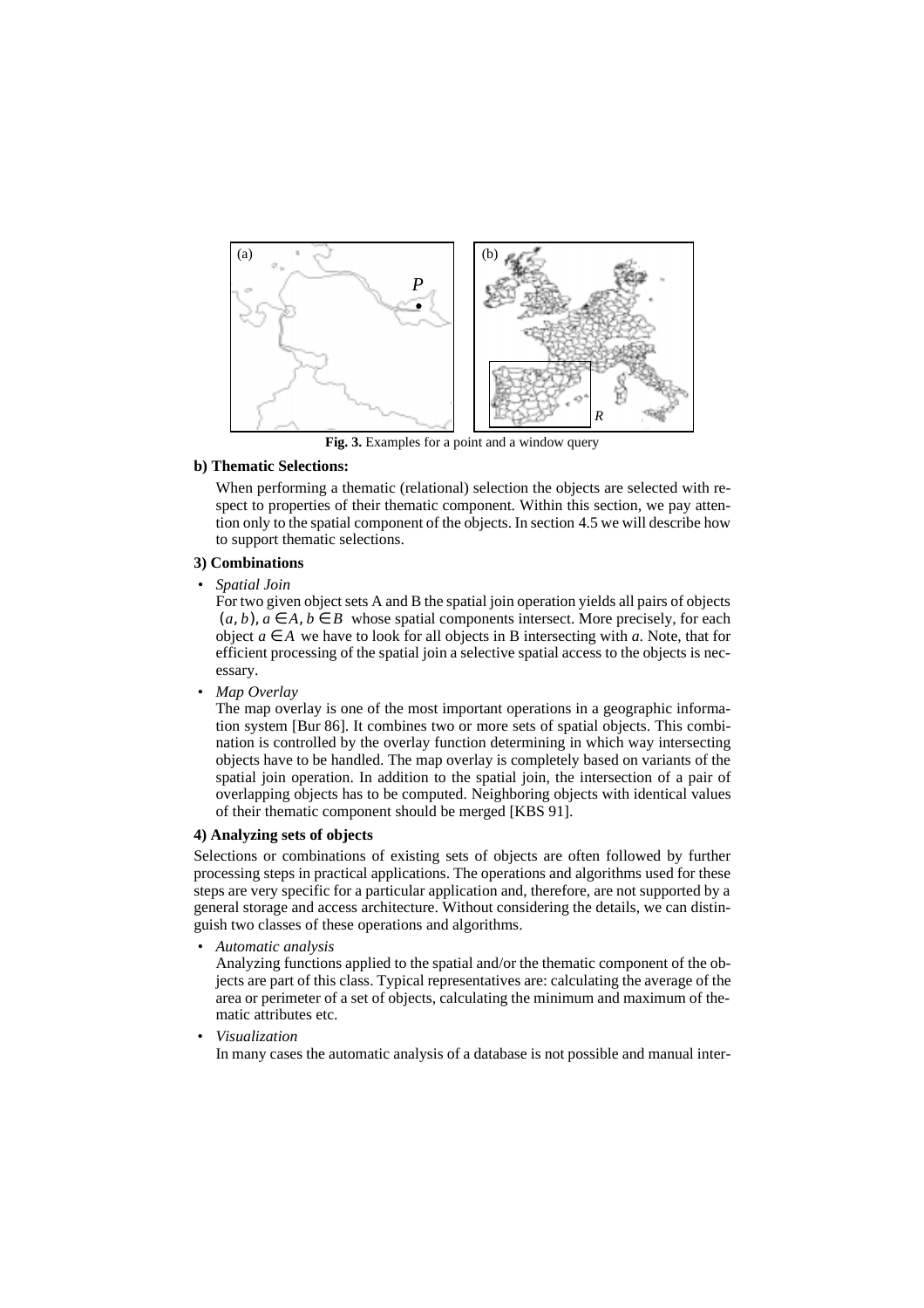mediate steps performed by a user are necessary to complete the analysis. For this purpose, a visualization of the data on a graphic device is necessary.

The above mentioned facts clearly demonstrate that spatial selections are of great importance within the set of spatial queries and operations. They do not only represent an own query class, but also serve as a very important basis for the operations of the classes 2 - 4. Therefore, an efficient implementation of spatial selections is an important requirement for good performance of the complete geographic information system.

# **3 A phase model for geometric query processing**

After the description and specification of objects and queries, we will design an architecture for storing spatial objects and efficiently processing queries. The main task of the architecture is the efficient processing of *spatial* queries and operations. Therefore, in this section, we take a closer look at this type of queries, distinguish different phases in their processing and specify algorithms and data structures for their processing.

As mentioned in the last section, spatial selections are the most important basic operation in spatial query processing. Their execution can be described abstractly as a sequence of steps:

#### **Step 1: Scaling down the data space**

Considering spatial selections in more detail, it turns out that only a local part of the complete data space has to be investigated. Only this area contains candidate objects that *may* fulfill a selective query.

For an efficient scaling down of the data space, it is essential to use data structures organizing the objects with respect to their spatial locality and shape. Obviously, objects jointly fulfilling a query condition lie close together in the data space. Therefore, a physical clustering of the objects with respect to their spatial locality and shape is essential for providing efficient spatial query processing.

Due to the arbitrary complexity of real geographic objects, it is not possible to build up an index considering the complete information on the extension of the objects. Thus, the access method is not able to yield the *exact* result of a query. Instead, it excludes a large subset of objects from the result. A set of *candidate objects* that *may* fulfill the query condition remains and has to be passed on to step 2 of the query processing mechanism. Orenstein established in [Ore 89] the terms *filtering and refinement* for this type of query processing.

#### **Step 2: Exact investigation of the objects**

Step 2 of the query processing tests whether a candidate object actually fulfills the query condition or not. For that purpose, a spatial predicate, e.g. "polygon contains point" or "rectangle intersects polygon", has to be checked. Similar to step 1, this test consists of different phases. First, the test has to be restricted to only that part of the object that is really relevant for the test. Figure 4 gives an example: To evaluate whether the query window *R* overlaps Lake Volta, only its northern west peak has to be examined.

Due to the complexity of the objects on the one hand and the selectivity of spatial queries on the other hand, it is useful to *structure the objects locally*. The resulting structure elements have to be organized in a data structure referring to their spatial locality and extension. Using this data structure, we can efficiently decide which parts of the object are actually relevant to the query. Only this small number of local parts is further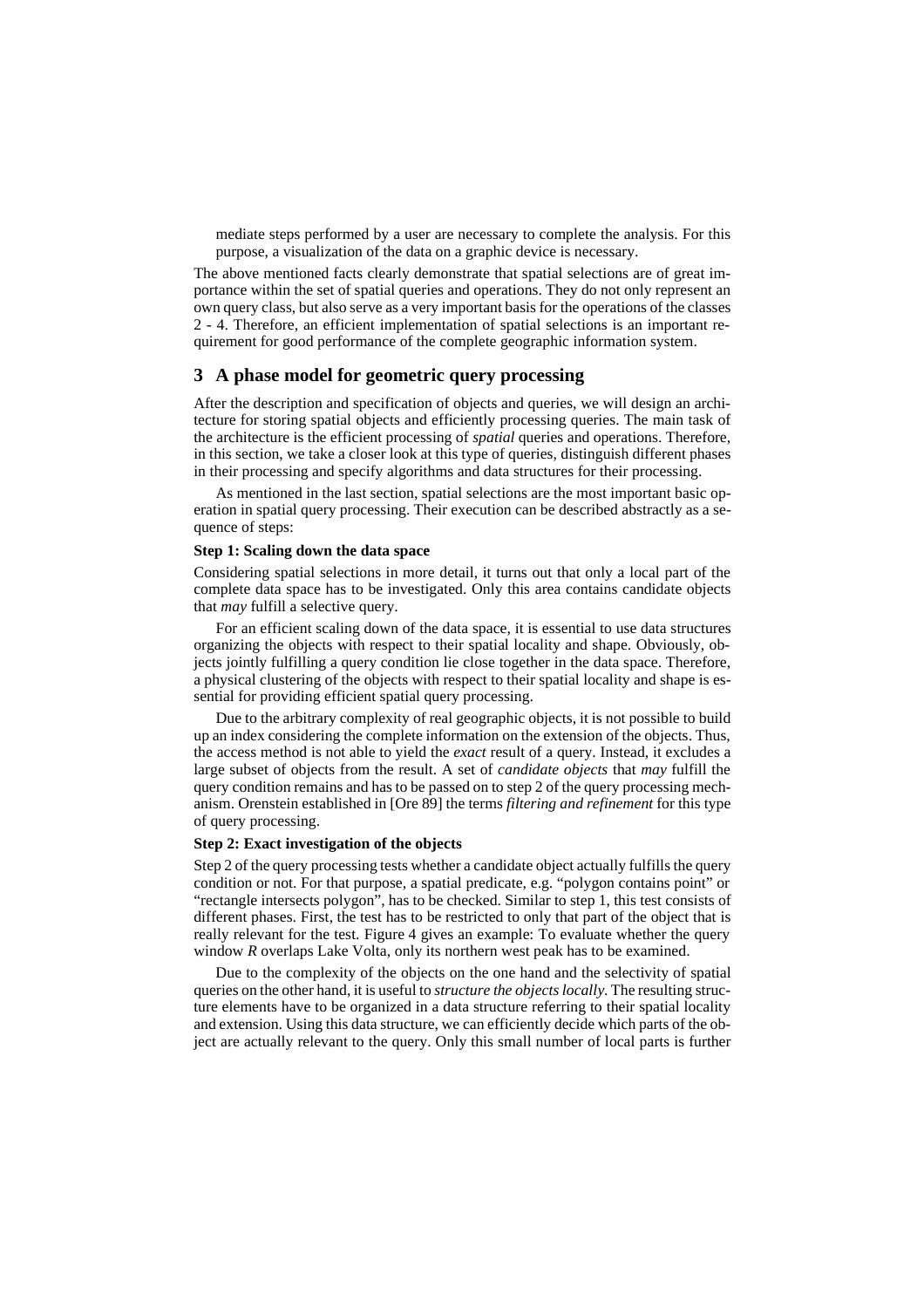<span id="page-6-0"></span>examined using computational geometry algorithms, which finally decide whether an object fulfills the query or not.



**Fig. 4.** Test of a query window against Lake Volta

### **Step 3: Output of objects for further processing**

After identifying an object as part of the result, it is usually passed on to further processing e.g. analyzing steps, output operations etc. Therefore, a physically connected storage of all parts of the objects is necessary to support a fast access to the complete object.

### **4 An architecture for query processing in spatial database systems**

After the abstract description of the phase model for spatial query processing, we present algorithmic techniques for supporting the individual phases. Later on in this section, these techniques are used as building blocks within our geo architecture.

#### **4.1 Spatial access methods**

Access methods as an essential part of the internal level of a database system are used to organize a dynamic set of objects on secondary storage. One-dimensional access methods like *B-trees* or *linear hashing* are not suitable for spatial database systems. For these systems, we have to look for data structures which organize the polygonal objects with respect to their location and extension in the data space. The arbitrary complexity of the spatial objects (simple polygon with holes) makes it very difficult to develop a structure considering the whole object description. Instead, we consider access methods for simpler two-dimensional objects. Surveys of spatial access methods can be found e.g. in [Sam 90] and [Wid 91].



**Fig. 5.** Schematic presentation of an R\*-tree

The simplest class of two-dimensional objects are rectilinear rectangles. For this class of objects, a number of index structures already exists. A popular representative is the *R-tree* [Gut 84]. The R-tree stores as many spatially close objects (rectangles) on one data page as it accommodates and surrounds them by their minimum bounding box. A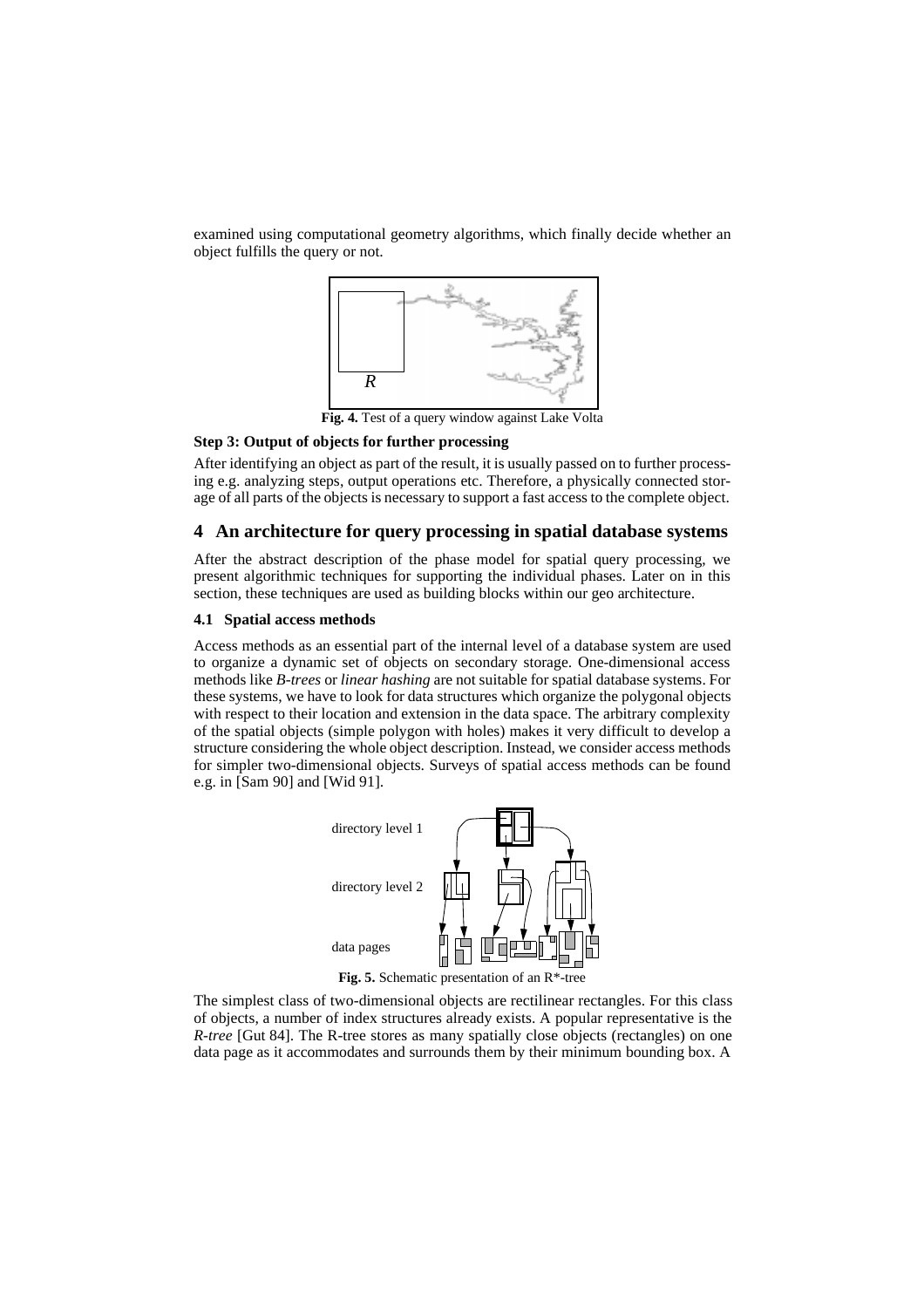<span id="page-7-0"></span>set of such bounding boxes is stored on a (directory) page. Again, their minimum bounding box is computed and stored in a directory page one level above and so on. In this way, the whole object set is stepwise spatially clustered and a tree-like directory is created (see figure 5).

A very efficient version of the R-tree is the *R\*-tree* [BKSS 90]. Within this data structure sophisticated algorithms for page splitting and local reorganizations are used. The overlap of page regions and the length of their margin are minimized as well as the dead space, i.e. the space occupied unnecessarily by page regions.

This idea of organizing rectangles leads to an efficient processing of point queries and small window queries [BKSS 90]. Unfortunately, this is restricted to rectangles or other simple spatial objects, not larger than a data page. In real applications, it is absolutely necessary to store more complex objects and to process large window queries efficiently. Later on in this section, we will present an access architecture for managing arbitrary simple polygons with holes and processing large window queries efficiently.

#### **4.2 Approximations**

The set of results to a spatial query consists of all the objects fulfilling a geometric predicate e.g. containing a query point. As mentioned in the last section, spatial access methods are used for excluding a large subset of the objects from the result as early as possible. The remaining candidate objects have to be investigated by computational geometry algorithms. Considering complex objects (polygons with large numbers of vertices), this is a time consuming task. This leads to the idea of a *geometric pretest*. Such a test should be easy to process and should decide for a large number of objects whether they fulfill the query condition or not.

For implementing the idea of a geometric pretest, the concept of object approximations is an adequate approach. In [Kri 91a] a detailed classification of different approximation techniques is given. The description of an approximation should be simple and its quality should be high, two obviously competing criteria. To make object approximations useful for a geometric pretest, the object has to be contained completely in its approximation (*conservative approximation*) [Sch 92]. Examples for conservative approximations are minimal bounding boxes, convex polygons, ellipses etc. (figure 6).



Let us have a closer look at the processing of a point query using object approximations. First, for all candidate objects it is tested, whether their approximation contains the query point or not. In case of a negative result, the object does not contain the query point either. The object is discarded and a time consuming point-in-polygon test could be saved. Only in case of a positive pretest, the object itself has to be tested.

[BKS 93a] contains a detailed examination of object approximations used for spatial query processing in a real data environment. It turned out that the convex 5-corner is the best compromise between the approximation quality and storage amount. Using the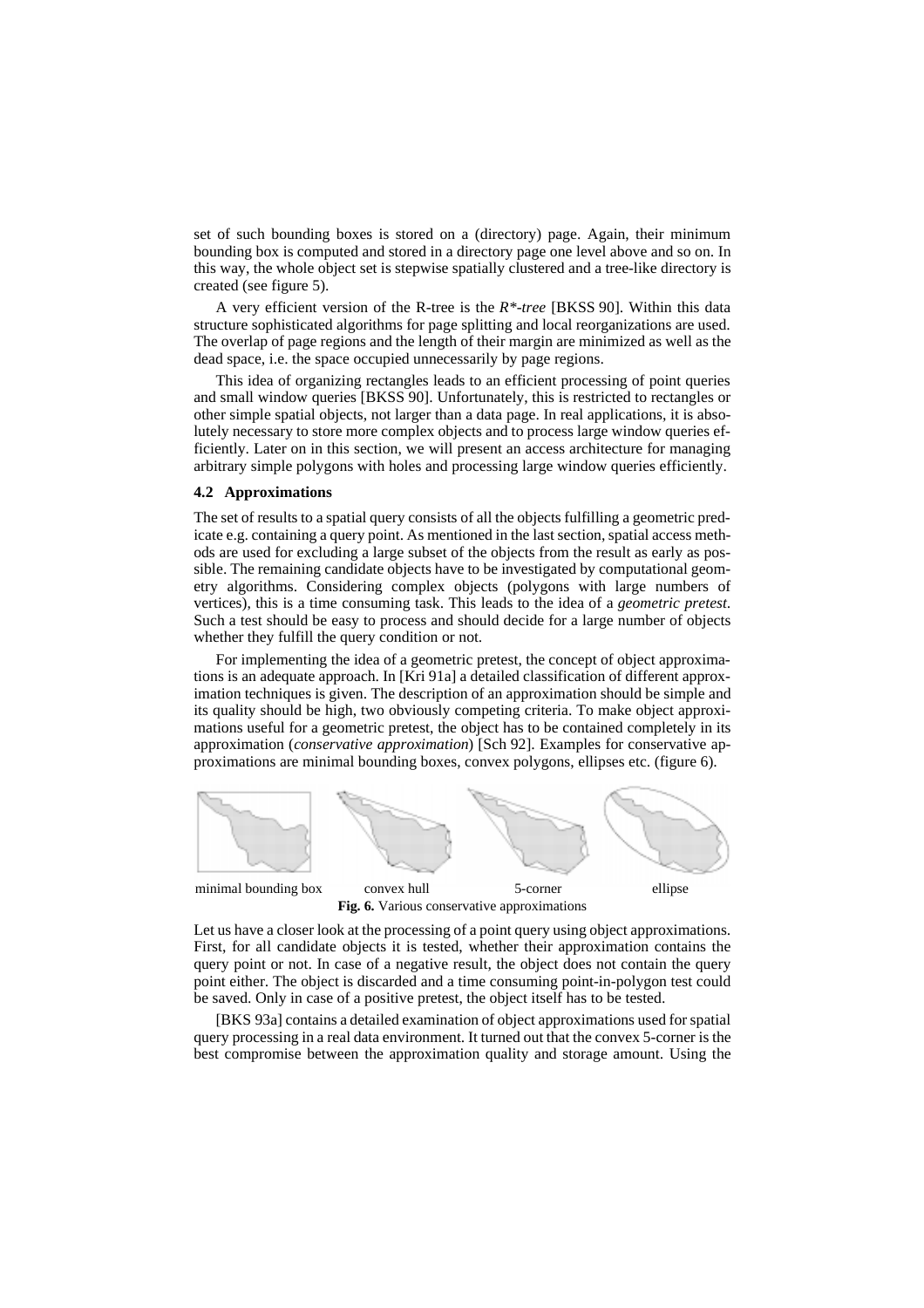<span id="page-8-0"></span>R\*-tree, it is shown that other approximations than the minimal bounding box can efficiently be organized in a spatial access method originally designed for bounding boxes.

### **4.3 Object decompositions**

Object approximations are applied to avoid complex geometric tests. Object decomposition techniques, however, are used to simplify and speed up their processing.

Consider again a point-in-polygon test. For processing this test an algorithm with linear runtime complexity is necessary [PS 88]. This examination of complex polygons i.e. polygons with thousands of vertices consumes a considerable amount of CPU time. On the other hand, only a small local part of the object is actually relevant for the decision whether an object contains a point or not. This leads to the idea of object decomposition. Applying this idea, the objects are divided into a number of simple and local components, e.g. triangles, convex polygons etc.. During spatial query processing, only one or a small number of these components has to be checked. In [KHS 91] and [Kri 91a] the decomposition approach for simple polygons with holes is presented and discussed in detail.



**Fig. 7.** Three decomposition techniques for simple polygons

Using object decompositions geometric tests are applied only to components, e.g. trapezoids, which is much more efficient than testing the whole polygon. To decide *which* components are relevant for a particular test, we use again an  $R^*$ -tree to organize the components of one object with respect to their location and shape. The resulting tree is called a *TR\*-tree.* In [SK 91] we demonstrated that the TR\*-tree efficiently supports various types of spatial queries and operations.

#### **4.4 Scene organization**

One important requirement for geographic database systems is the *set orientation* [Wid 91]. A spatial query processor has to perform small queries as well as large queries efficiently. When processing a large query, a large amount of data is transferred from secondary storage into main memory. The concepts presented up to now in this paper, merely support an efficient processing of small queries but do not speed up large queries considerably. Therefore, there is an obvious demand for a concept supporting set orientation.

Considering the existing storage organization and the type of objects to be stored, we can observe the following points:

- The objects are very large in comparison to the size of the pages they are stored in. Even in the case of large pages (e.g. 4 KByte), the number of objects per page is usually small and often we need several pages for storing just one single object.
- The pages used for storing objects are distributed on the secondary storage device independently from spatial aspects, i.e. pages lying adjacent in space lose their neighborhood on the storage device. Large region queries transfer a large amount of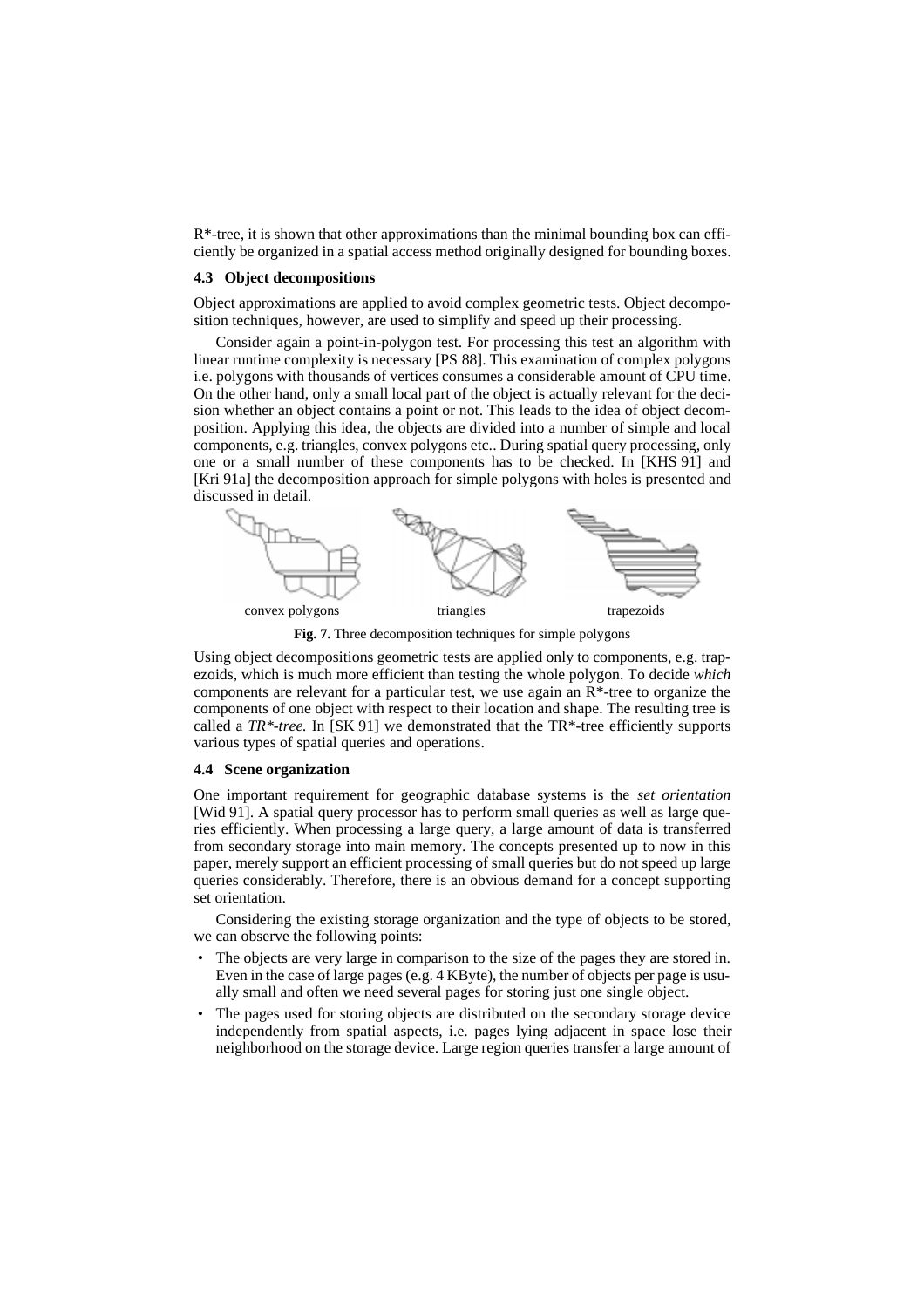spatially adjacent pages into main memory. Therefore, an arbitrary distribution of these pages on the disk leads to very high access costs during query processing.

The concepts presented in the sections before preserve only a *local ordering* within the pages [Wid 91]. To support the set orientation in an appropriate way, a *global order preservation* i.e. a physical clustering of larger storage units, is required.

Different approaches are conceivable to handle larger storage units. In [Wei 89] *using larger pages*, *pages of variable length*, *various buffering strategies* and *physical clustering of pages combined with a set-oriented interface* are discussed in detail to handle large complex objects. In this paper, physical clustering of pages is favored and naturally offers itself as an adequate approach to store scenes within our geo architecture. To translate this approach into action, we need a set-oriented interface between the database system and the secondary storage device [Wei 89]. Such an interface allows an efficient transfer of physically adjacent pages from secondary storage to main memory. The implementation of such an interface is not the subject of this paper.

In [HSW 88] an idea based on dynamic z-hashing for implementing physical clustering of pages is presented. This idea is applied to rectangles in [HWZ 91]. However, the global order is preserved only for approximations of objects. Furthermore, this hash approach is not applicable to access methods with an arbitrary space partitioning scheme. Therefore, we have developed a concept based on the partitioning scheme of the R\*-tree.

### **Building up the scene organization**

As mentioned before, we use the R\*-tree as a major component of our geo architecture, due to its good performance and its robustness. The R\*-tree uses a very efficient scheme for space partitioning neither clipping nor transforming the spatial objects. These facts lead to the idea of using the partitions i.e. subtrees of the R\*-tree as basic units for physical clustering. In the following, a *scene* is defined as a subtree of the R\*-tree physically clustered on secondary storage. One scene consists of a large set of physically adjacent pages containing all corresponding objects. Using this approach, no additional data structure for handling scenes is necessary.

An object larger than one page is stored on several pages such that all of them are physically clustered within one scene. Thus, also the transfer of such a large object into main memory is supported by the scene organization (see step 3 of the phase model). Note that no order has to be preserved within each scene.



**Fig. 8.** Scene organization

In addition to a schematic structure of the scene organization, figure 8 presents the particular scene organization for the counties of the European Community (see figure 1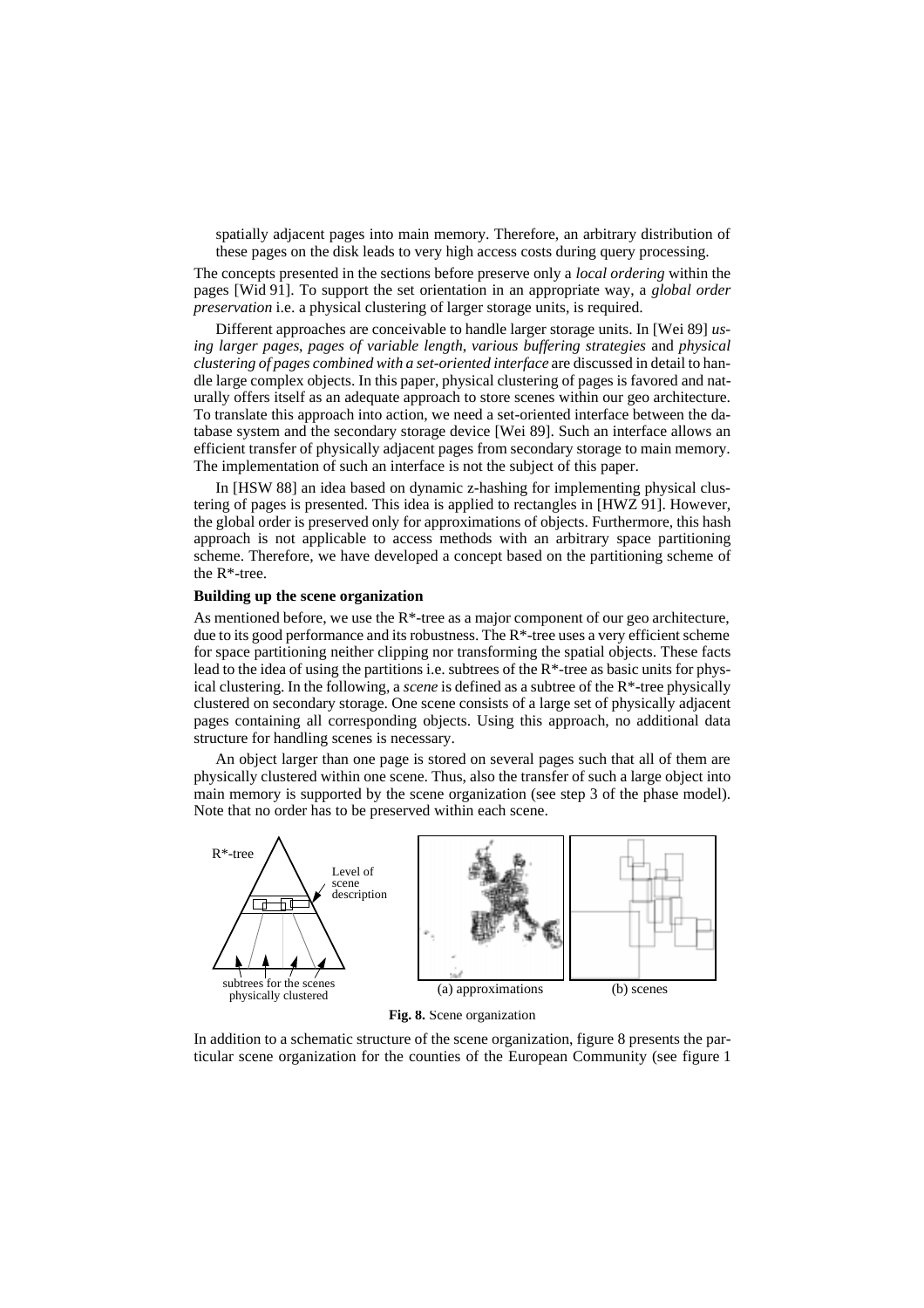<span id="page-10-0"></span>also). The R\*-tree contains the polygons representing the counties, their decomposition components and their approximations (figure 8 (a)). Figure 8 (b) depicts the partitioning of the R\*-tree on a higher directory level. The rectangles describe the scenes, the corresponding subtrees are physically clustered.

#### **Query processing**

Using our scene architecture, small queries as well as large queries are processed efficiently. Small queries are processed by single page accesses as described before. If a range query specifies a larger query region, all scenes intersecting the query region, i.e. subtrees of the R\*-tree, are transferred into the main memory. For each scene just one search operation on secondary storage is necessary. Without a scene organization, we need one search operation for each page which is much more expensive. Unfortunately, a scene may contain a number of objects not fulfilling the query condition (*false hits*). Nevertheless, the false hits are also transferred into main memory. A relatively small number of false hits does not affect performance considerably, since the time needed for searching a page drastically exceeds the time for transferring a page [PH 90]. In addition, the degree of intersection between the scene and the query region may be used as a measure to decide whether the scene is transferred completely or whether the query is answered without using the scene organization. A detailed performance evaluation of the scene organization is presented in [section 5.1](#page-12-0).

After transferring the scene into main memory, a query is processed as usual, i.e. using approximations and decomposition techniques (see [section 4.2](#page-7-0) and [section 4.3](#page-8-0)). A detailed algorithmic description of the dynamic organization of the scene architecture is presented in [Sch 92] and [BKS 93b]. Supplementing the presented query processing techniques by a scene organization allows an efficient query processing for queries of arbitrary size.

#### **4.5 Integration of thematic attributes**

The techniques presented up to now are completely dedicated to *spatial* queries. Queries referring to thematic attributes of the stored objects are also important in geographic information systems (see [section 2.1](#page-1-0)).

For an efficient support of thematic queries, an additional index, i.e. a *secondary index* (e.g. a B-tree) is necessary for the relevant thematic attributes. The  $\mathbb{R}^*$ -tree in cooperation with the scene organization determines the location of physical storage of the objects. For connecting both, we need a *link table*. This table assigns to each spatial object, which is represented by a unique surrogate one data page of the  $R^*$ -tree. If the data page of the spatial object changes, only the entry of the link table has to be updated. An update of the secondary index is not necessary. To allow an access from the spatial index to the link table, all entries of the spatial objects in the data pages have to be extended by a surrogate.

In figure 9, the integration of a secondary index and a link table into our complete *geo architecture* is presented (for more details see also [Kri 91b] and [Sch 92]).

#### **4.6 The geo architecture**

Up to now, we have presented basic concepts and techniques for an efficient query processing in geographic databases. The goal of this section is the integration of these concepts into our *geo architecture*. This architecture is presented in figure 9.

The basic building block of our architecture is the  $R^*$ -tree. It organizes the objects on secondary storage pagewise and allows an efficient spatial indexing. Starting with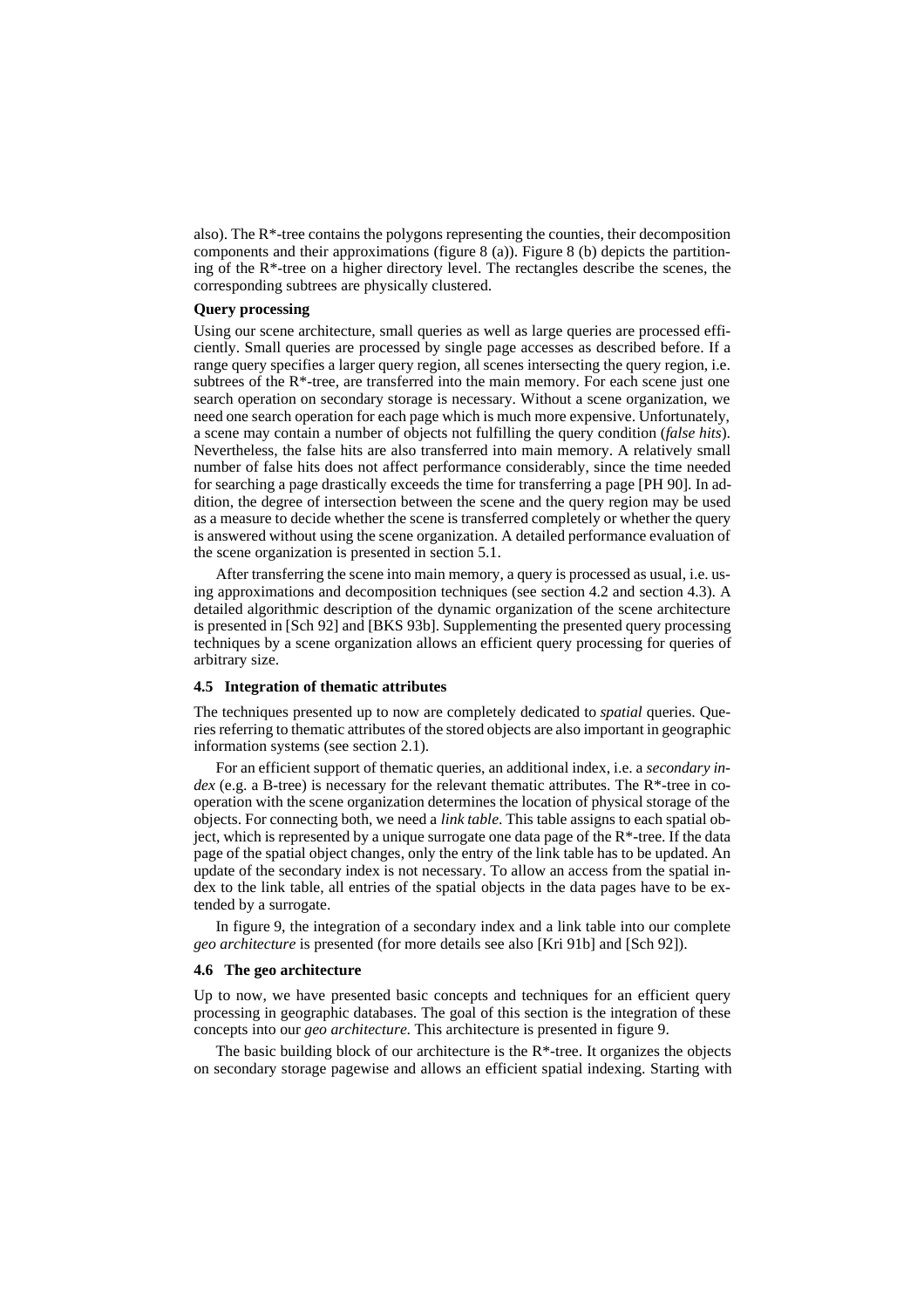the root, a spatial query passes through the  $R^*$ -tree, thereby locating one or several scene descriptions. If the intersection of the query region and the scene exceeds a given threshold, the scene is completely transferred into main memory where query processing proceeds. Otherwise, the required data regions are transferred page by page.

The next ingredient of the architecture are approximations. They support a first preselection to determine whether an object fulfills the query or not. For that purpose, the approximations, e.g. minimal bounding 5-corners, of the objects are stored in the entries of the data pages. If the approximation of a spatial object fulfills the query, the object itself has to be further investigated. Therefore, each object entry contains a pointer to its exact geometric representation managed by a TR\*-tree. The TR\*-tree organizes all decomposition components and helps exploiting spatial selectivity in query processing. Instead of applying time consuming computational geometry algorithms to complete spatial objects, the query condition is evaluated just considering simple components.

The architecture is completed by secondary indices for thematic attributes. A thematic query traverses the B-tree yielding one or more surrogates. These surrogates are used for accessing to the link table providing the number of the data page storing the object entry.



**Fig. 9.** Integration of efficient building blocks into our geo architecture

## **5 Evaluation**

The techniques integrated in our architecture for spatial databases have been investigated and tested extensively. The basic component of the architecture is the  $R^*$ -tree. In [BKSS 90] a detailed performance evaluation is presented and it turns out that the R\*-tree outperforms the other R-tree variants. A performance comparison of the  $R^*$ -tree, the  $R^*$ -tree and the PMR-Quadtree is presented in [HS 92]. Various approximations are compared in [BKS 93a]. The minimum bounding 5-corner turns out to be best suited for spatial query processing.

The decomposition approach is examined in [Kri 91a] and [KHS 91]. Especially small queries are processed much faster using the convex and the trapezoid decompo-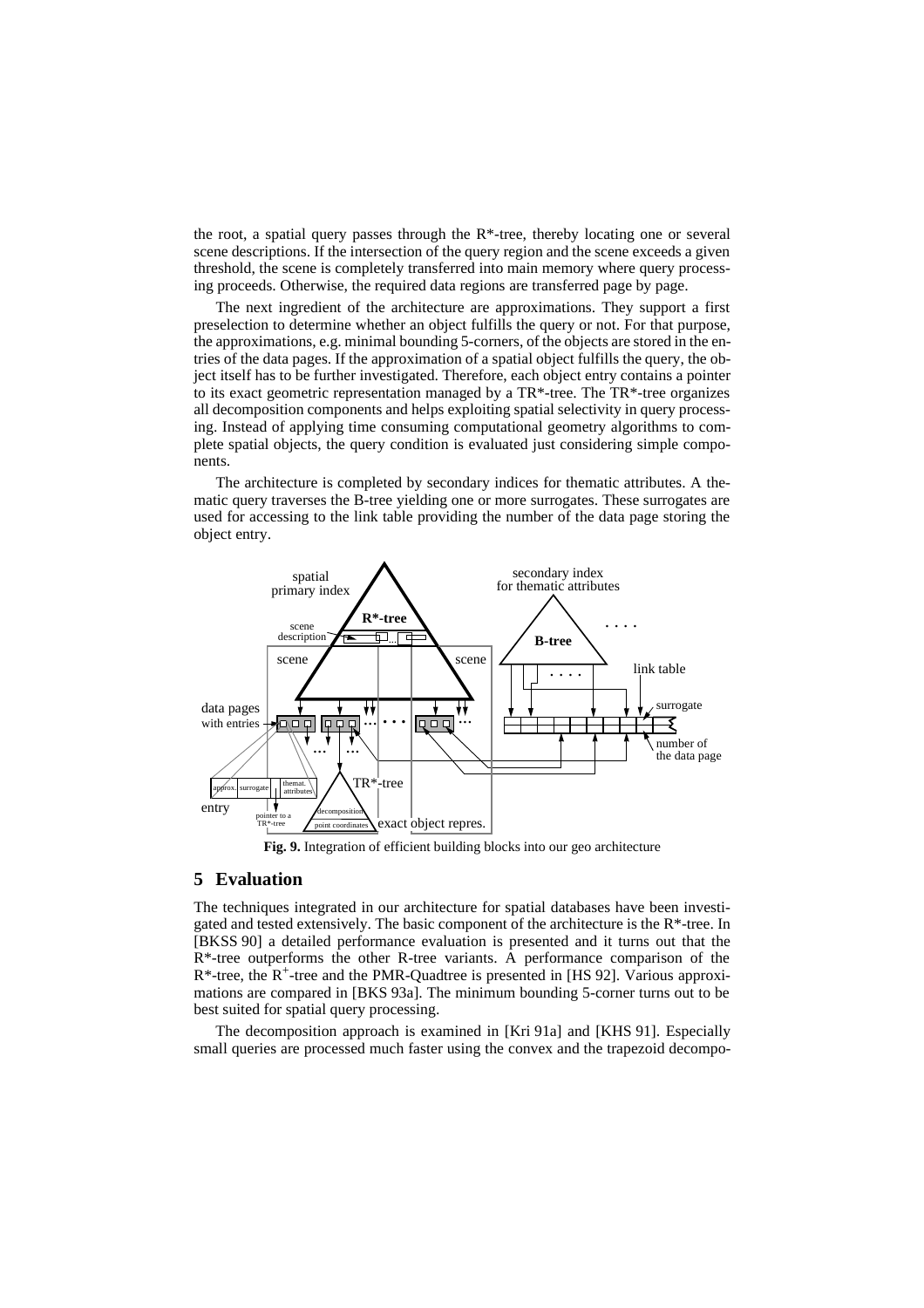<span id="page-12-0"></span>sition instead of the undecomposed representation. The integrated representation of a polygon decomposed into trapezoids using a TR\*-tree is considered in [SK 91].

The combination of spatial objects to scenes is introduced in this paper for the first time. As mentioned before, we expect a considerable performance improvement by using this approach. This expectation is confirmed by a detailed performance evaluation of the scene architecture presented in the following subsection.

#### **5.1 Evaluation of the scene organization**

Basically, there are three different models for storing spatial objects:

 *1.) Storing the exact object representations outside of the data pages (model 1)*

In the data pages of the index structure, we store the approximations and the pointers to the exact representations of the objects. The exact representation is stored outside the index structure, e.g. in a sequential file. This approach is used in quadtrees for instance [HS 92]. In other words, the spatial index structure is a primary index for the approximations and a secondary index for the spatial objects. This model is shown schematically in figure 10. The main advantage of this scheme is the large number of approximations stored together in one data page, i.e. a maximum degree of local ordering of the approximations is preserved. Furthermore, there is no limit to the size of the exact object representation. A fundamental drawback is the fact that the order preservation just refers to the object approximations and not to the objects themselves. Consequently, when processing range queries for each access to an exact object representation an additional page access is necessary.

 *2.) Storing the exact object representation inside the data pages (model 2)*

The exact representation of the objects is stored, in addition to the approximations, inside the data pages. Therefore, spatial neighborhood is physically preserved and objects are transferred into main memory just using one disk access [Wid 91]. In contrast to the first model, the index structure is a primary index for the spatial objects and determines their storage location. An essential drawback of this approach is the low number of objects fitting into one page. As a consequence, neighboring objects are often stored in different pages. In section 2.2 we have emphasized that objects larger than one data page often occur in geographic databases. Handling these objects with the second model is a difficult task because a special page overflow mechanism has to be implemented.

 *3.) Storing objects in a scene organization (model 3)*

This model has already been presented in section 4.4. Larger parts of the data are physically clustered within so called scenes and organized in an R\*-tree.

In figure 10 the three models are depicted.

The scene organization has been designed for supporting large region queries. Considering such set-oriented queries, we have to take a closer look to two important problems:

- Which performance is gained by the three models ? Is the performance of the scene organization superior to the other two models ?
- Which size of the scenes leads to the best query performance ? Does this size significantly depend on the size of the range queries ?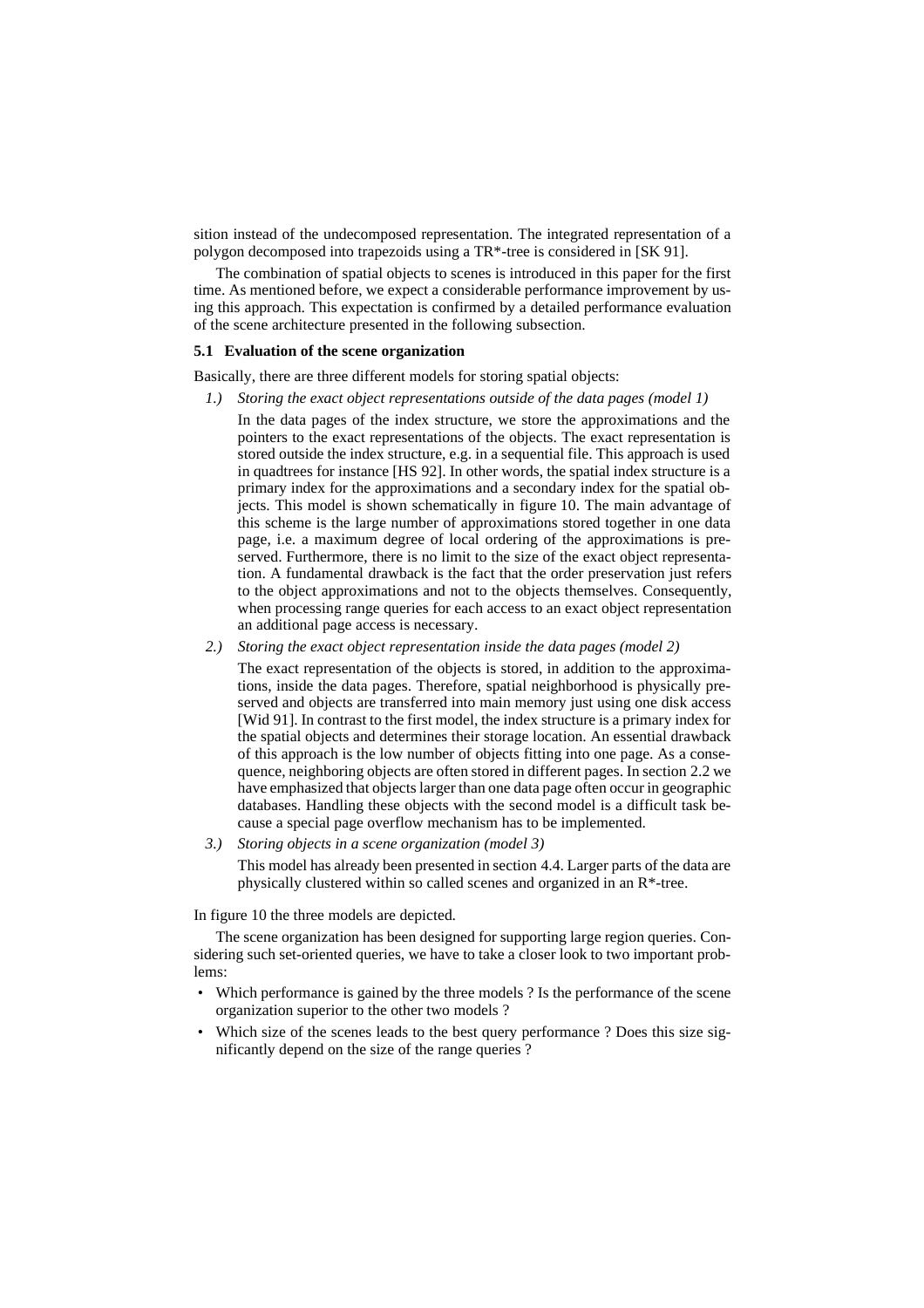

**Fig. 10.** Models for storing spatial objects

### **Test environment**

To find an answer to these questions, we have carried out a detailed empirical performance comparison of the three models. We used real test data from the US Bureau of the Census [Bur 89] containing county borders, highways, railway connections and rivers of four Californian counties. This database consists of 119.151 lines, each consisting of 2 to 349 points. Each co-ordinate is represented by a real number of 8 Bytes. Altogether the database has a size of 15.9 MByte. The lines were approximated by using minimal bounding boxes. For the representation of these boxes 16 Bytes are available. These boxes are depicted in figure 11 (a).



Using this data set we built up three  $R^*$ -trees referring to the three different models. The page capacity was 4 KByte.

To investigate the performance of the models for large query regions, we carried out four test series with different sizes of the query regions. Each series consists of 464 quadratic window queries uniformly distributed over the data space covered by the objects. The area of the query regions varies between 0.25% and 16% of the data space. In figure 11 (b) the 1% queries are shown. [Table 1](#page-14-0) presents the query specification of the four test series.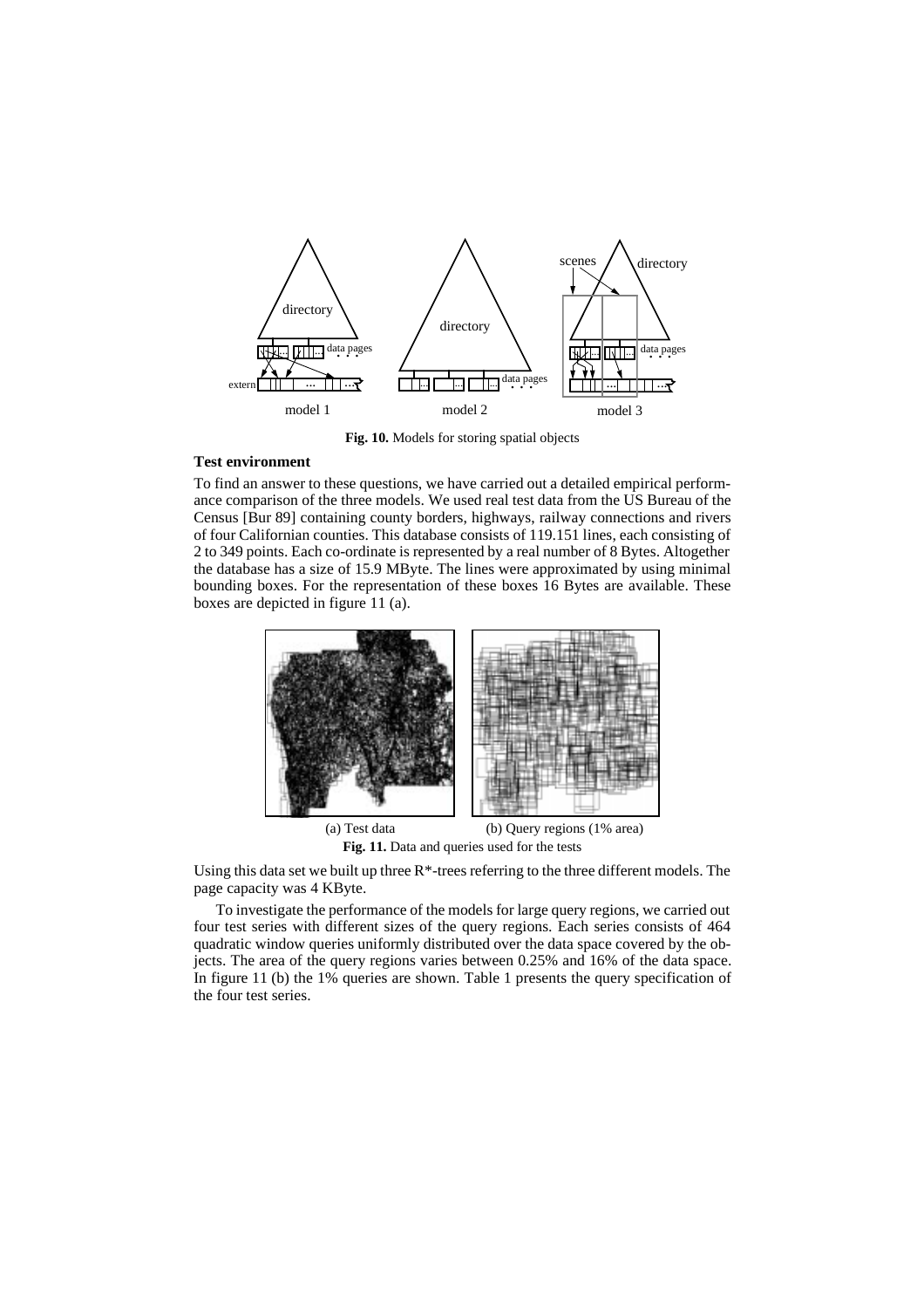<span id="page-14-0"></span>

| test series | size of                                               | per test series             |                        | average per query         |                        |  |  |
|-------------|-------------------------------------------------------|-----------------------------|------------------------|---------------------------|------------------------|--|--|
|             | the queries<br>(per cent of<br>the data space)<br>. . | number<br>of records<br>. . | data volume<br>(KByte) | number<br>of records<br>œ | data volume<br>(KByte) |  |  |
|             | 0.25%                                                 | 189,229                     | 29,392                 | 408                       | 63                     |  |  |
| П           | $1\%$                                                 | 714,937                     | 105,521                | 1,541                     | 227                    |  |  |
| Ш           | 4 %                                                   | 2,687,648                   | 382,483                | 5,792                     | 824                    |  |  |
| IV          | 16 %                                                  | 9,462,455                   | 1,315,236              | 20,393                    | 2,835                  |  |  |

**Tab. 1.** Characteristics of the test series

To evaluate the performance of the three models, we need a measure for the access cost. The time necessary for reading one page into main memory consists of the search time, i.e. the time needed for locating the page on secondary storage, and the transfer time, i.e. the time needed to transfer the data from secondary into main memory. Normalize the cost for a transfer operation to 1. Then in real magnetic disk drives the cost for a search operation is approximately 10 [PH 90]. If  $N<sub>S</sub>$  denotes the number of search operations and  $N_T$  denotes the number of transfer operations then the complete access cost A is given by:

$$
A = 10N_S + N_T
$$

Considering range queries, the access cost within the R\*-tree is negligible in comparison to the access cost of the exact object representation. Thus, in the following, we take into account only the access cost for reading the exact object representation.

#### **Test results:**

In table 2, we present the access cost when storing the lines outside the data pages (model 1). The number of search operations  $(N_S)$ , the number of transfers  $(N_T)$  and the access cost A are presented (in the following table, A is not directly calculated from  $N_S$ and  $N_T$  due to rounding).

| test series I $(0,25\%)$ |     |       | test series II $(1\%)$ |  | test series III $(4\%)$ |       |       | test series IV $(16\%)$ |       |       |         |
|--------------------------|-----|-------|------------------------|--|-------------------------|-------|-------|-------------------------|-------|-------|---------|
|                          |     |       |                        |  | $\mathbf{L}$            |       |       |                         |       |       |         |
| 189                      | 189 | 2.082 | 715                    |  | $.864$                  | 2,688 | 2,689 | 29,585                  | 9,462 | 9.463 | 104,088 |

**Tab. 2.** Access cost for model 1 (in thousand, rounded)

Storing the exact object representation outside the data page, requires at least one (expensive) search operation for each answer, because of the missing spatial organization of the exact object representations.

Table 3 contains the results for model 2, i.e. for storing the lines inside the data pages.

| test series I $(0,25\%)$ |     |  |    | test series II $(1\%)$ |     | test series III $(4\%)$ |       |     | test series IV $(16\%)$ |       |  |
|--------------------------|-----|--|----|------------------------|-----|-------------------------|-------|-----|-------------------------|-------|--|
|                          |     |  |    | $N_{\rm T}$            |     |                         |       |     |                         |       |  |
| 16                       | 10. |  | 52 | 52                     | 180 | 180                     | 1,985 | 610 | 610                     | 6.710 |  |

**Tab. 3.** Access cost for model 2 (in thousand, rounded)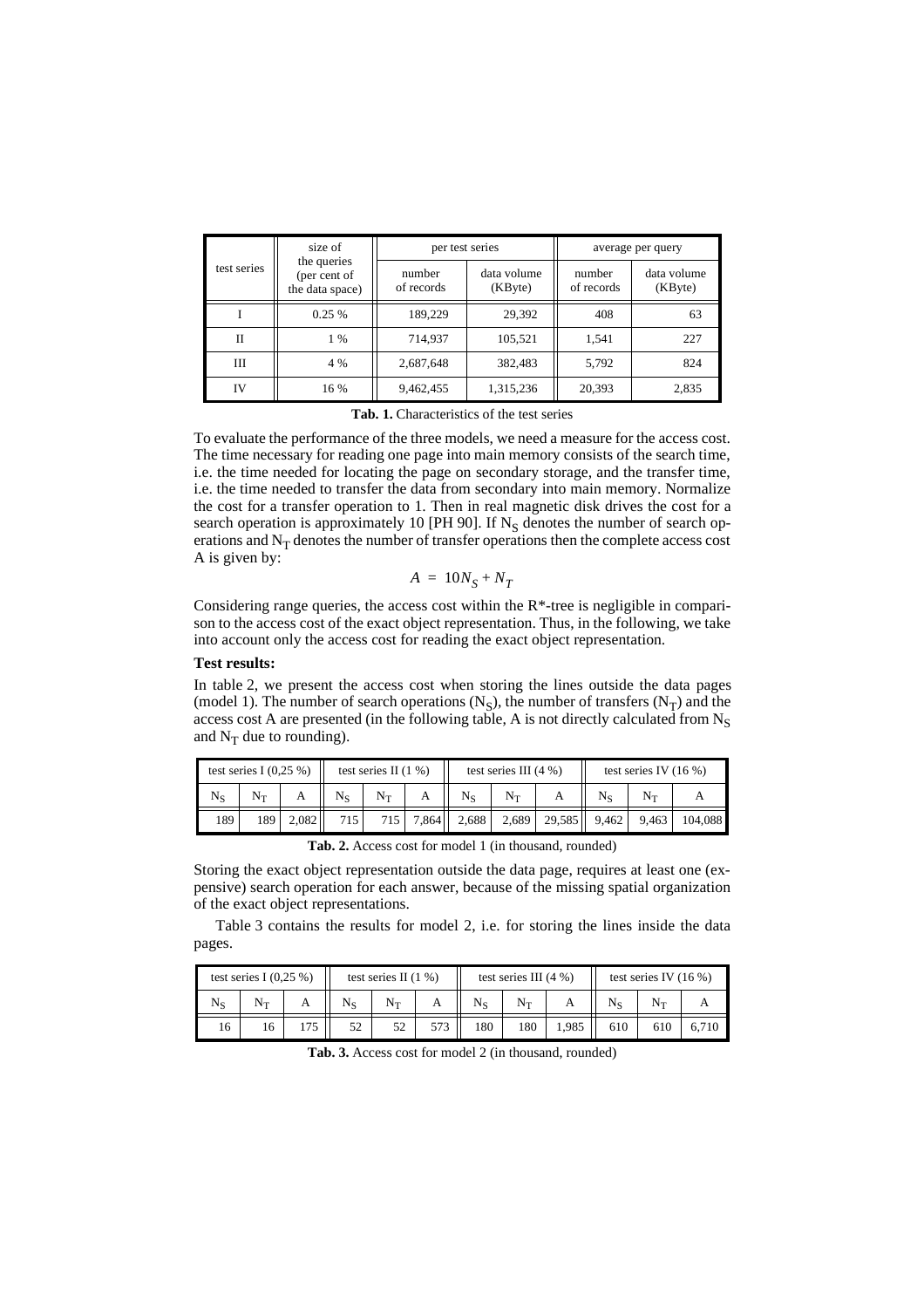Compared to model 1, model 2 needs considerably less search operations. The reason for this behavior is the fact that many neighboring objects are stored in just one data page and read into main memory by one access. The improvement only marginally depends on the size of the query ranges.  $N_T$  has basically the same size as  $N_S$ , because in the test data only a few records are larger than one page.

In the scene organization (model 3), the results considerably depend on the average size of the scenes. Using model 1, the exact object representation is only accessed if it is necessary for query processing. Contrarily, in the second model exact object representations are read into the main memory if they are close to the margin of the query region, but do not intersect the query region (*false hits)*. Large scenes need only a small number of search operations but a high number of transfers from the secondary to the main memory due to the large number of false hits. On the other hand, the smaller the scenes, the higher the effort for searching and the lower the number of transfers. To examine this effect in more detail and to determine the optimal scene size, we varied the scene size in our comparisons. The results are presented in table 4 where the best results are shaded.

| average<br>scene size<br>(Byte) | test series I $(0.25\%)$ |       |     | test series II $(1%)$ |       |     | test series III $(4\%)$ |       |     | test series IV $(16\%)$ |       |       |
|---------------------------------|--------------------------|-------|-----|-----------------------|-------|-----|-------------------------|-------|-----|-------------------------|-------|-------|
|                                 | $N_S$                    | $N_T$ | A   | $N_S$                 | $N_T$ | A   | $N_S$                   | $N_T$ | A   | $N_S$                   | $N_T$ | A     |
| 1,852,750                       | 1.1                      | 698   | 709 | 1.2                   | 781   | 794 | 1.6                     | 943   | 959 | 2.1                     | 1,666 | 1,188 |
| 757,943                         | 1.2                      | 275   | 287 | 1.6                   | 343   | 345 | 2.4                     | 505   | 529 | 4.1                     | 837   | 877   |
| 273,357                         | 1.5                      | 128   | 144 | 2.3                   | 185   | 208 | 4.2                     | 324   | 365 | 8.6                     | 638   | 725   |
| 140,124                         | 1.8                      | 78    | 96  | 3.0                   | 123   | 153 | 6.0                     | 238   | 298 | 14.1                    | 528   | 669   |
| 91,619                          | 2.2                      | 62    | 84  | 3.9                   | 103   | 142 | 8.5                     | 214   | 299 | 20.8                    | 503   | 711   |
| 79,027                          | 2.1                      | 51    | 72  | 3.9                   | 90    | 130 | 8.8                     | 191   | 280 | 22.7                    | 474   | 701   |
| 63,402                          | 2.3                      | 46    | 70  | 4.5                   | 85    | 130 | 10.4                    | 187   | 291 | 27.5                    | 467   | 742   |
| 33,283                          | 3.2                      | 36    | 68  | 6.7                   | 70    | 137 | 17.3                    | 167   | 340 | 48.8                    | 447   | 936   |
| 18,610                          | 4.2                      | 26    | 68  | 10.0                  | 57    | 158 | 27.8                    | 151   | 429 | 82.8                    | 432   | 1,260 |
| 10,716                          | 6.1                      | 23    | 84  | 15.4                  | 54    | 209 | 45.6                    | 153   | 609 | 140                     | 452   | 1,853 |
| 8,367                           | 6.8                      | 21    | 87  | 18.2                  | 52    | 235 | 55.6                    | 152   | 708 | 175                     | 460   | 2,210 |

**Tab. 4.** Access cost for the scene organization (model 3) (in thousand, rounded)

As expected, with increasing scene size  $N_S$  decreases and  $N_T$  increases. Scene sizes between 25 and 100 KByte lead to minimum access cost, depending on the size of the queries. The larger the queries, the larger the optimal scene size. However, this dependency is not as strong as expected. There is a factor of 64 in the size of the queries between test series I and IV, but only a factor of 4 in the resulting optimal scene sizes. Additionally, the graphs for the cost functions are very flat close to their minimum. Thus, we chose 77 KByte as a nearly optimal scene size for all test series.

#### **Conclusion**

In [table 5,](#page-16-0) the access cost for all three models is presented. The cost for model 1 is standardized to "1". For the other two models the numbers describe the speed up factor for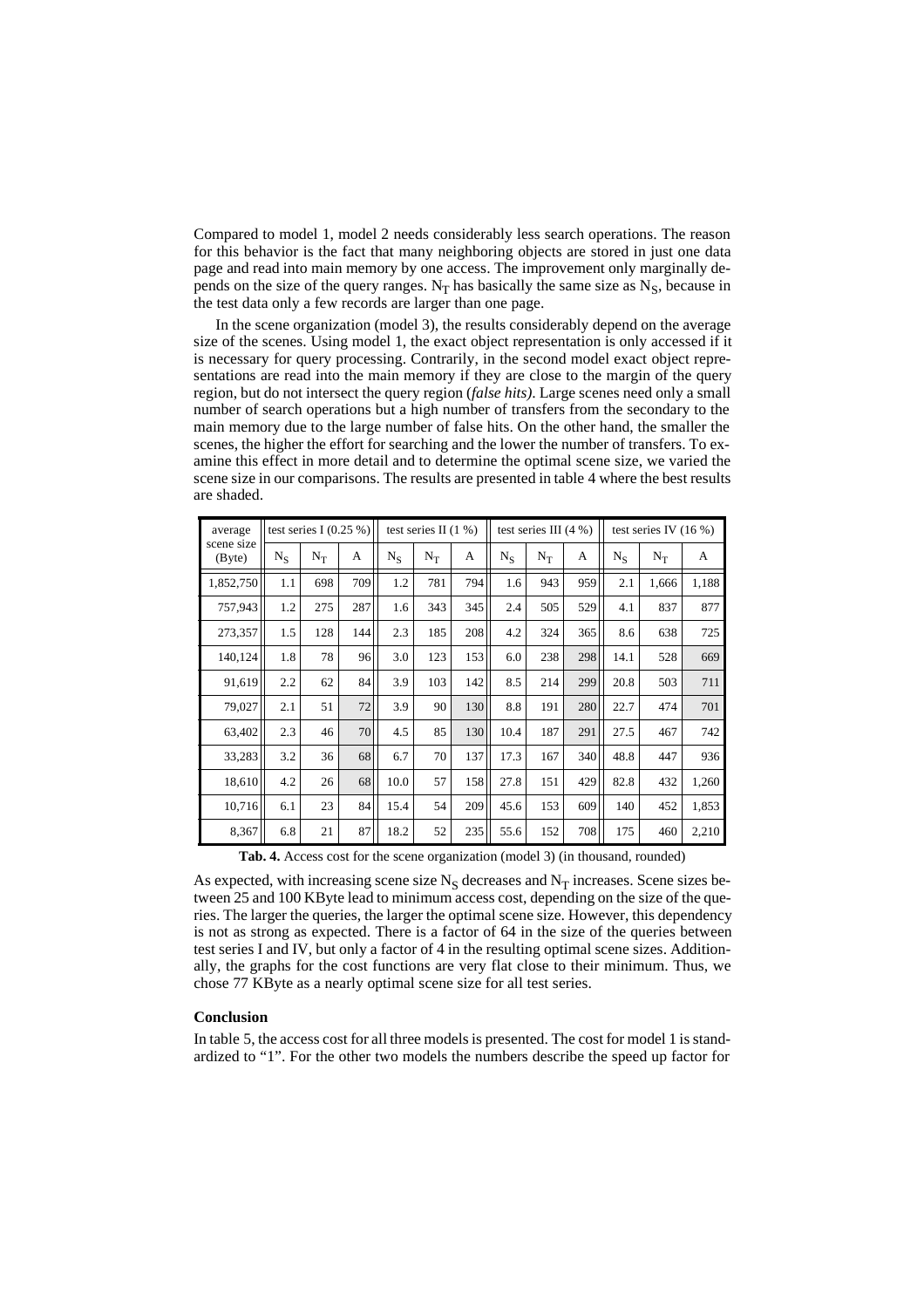<span id="page-16-0"></span>query processing using these models. The average scene size for model 3 is 79,027 Bytes.

| model                                 | speed up factors for query processing |            |             |             |  |  |  |
|---------------------------------------|---------------------------------------|------------|-------------|-------------|--|--|--|
|                                       | $I(0.25\%)$                           | II $(1\%)$ | III $(4\%)$ | IV $(16\%)$ |  |  |  |
| 1: Geometry outside of the data pages | 1.0                                   | 1.0        | 1.0         | 1.0         |  |  |  |
| 2: Geometry inside the data pages     | 11.9                                  | 13.7       | 14.9        | 15.5        |  |  |  |
| 3: Scene organization                 | 28.9                                  | 60.5       | 105.7       | 148.5       |  |  |  |

Tab. 5. Speed up factors for query processing using model 2 and 3 in comparison to model 1

In conclusion, we would like to point out the following statements:

- Storing the exact object representation inside the data pages (model 2) speeds up query processing by a factor of 12 to 15 in comparison to model 1 (using separate pages). The size of the query regions has only a small influence on this factor. For the interpretation of the results one remark is important: The objects used for the tests are relatively small in comparison to the size of the data pages. Using larger objects, i.e. objects larger than one data page, requires storing the exact representation outside of the data pages. As a consequence, query performance of model 2 comes closer to the performance of model 1.
- The new scene organization is the clear winner of the performance comparison. Even the processing of small queries is performed considerably faster by this storage model. For small queries, we have a speed up factor of about 30 (in comparison to model 1) which is increasing to the impressive value of 148 for large queries.

Another important result is the fact that the optimal scene size is almost independent of the query sizes. Therefore, using the scene architecture with a fixed scene size is beneficial to queries of very different size.

Furthermore, the flat form of the cost function guarantees a considerable speed up of the query processing, even if the average size of the scene is varying caused by insertions and deletions of objects.

# **6 Conclusion**

We proposed a *storage and access architecture for geographic database systems*. This architecture integrates a number of various concepts and techniques for efficient query processing.

The  $R^*$ -tree is the basic component of our geo architecture. It organizes the data on secondary storage with respect to their spatial location and shape. In this way, the search region of spatial queries can be quickly narrowed down. The next ingredient of our architecture are *object approximations*. They support an efficient preselection to decide whether an object fulfills the query or not. In comparison to the usually used minimum bounding box, the minimum 5-corner is a good compromise between the quality of the approximation and the amount of required storage. The exact geometric representation of an object is managed by a *TR\*-tree*. The polygonal objects are decomposed into simpler components and organized with respect to their spatial location and shape. This allows a selective access to the components needed to process a spatial query. Due to the simplicity of the components, the application of time consuming computational geometry algorithms to complex objects is avoided. Thematic queries are supported by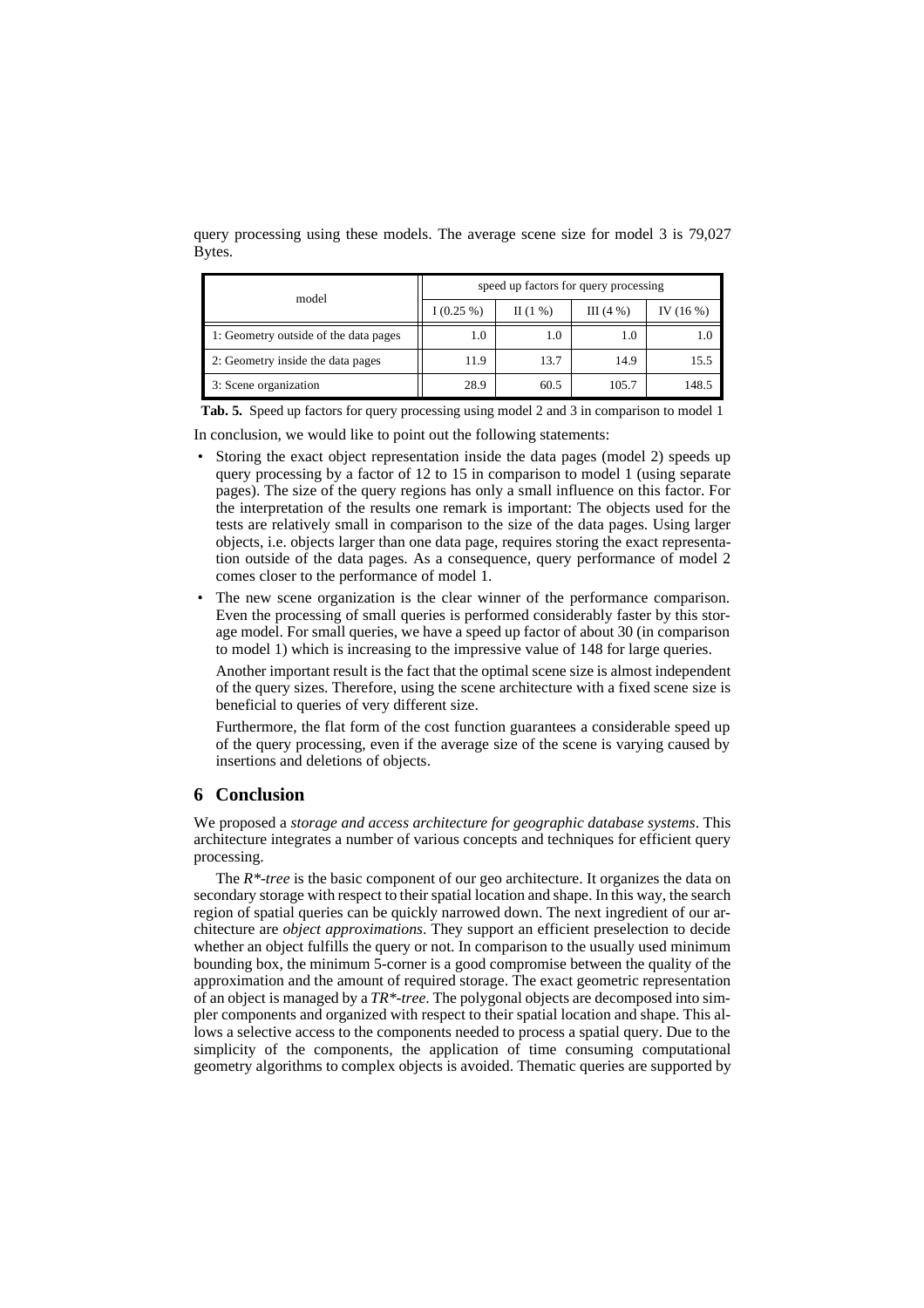secondary indices for thematic attributes. These secondary indices are connected to the primary index, i.e. the R\*-tree, using a link table.

The parts of our architecture mentioned above support efficient processing of queries with high spatial selectivity, i.e. point queries and small window queries. To speed up the set-oriented object access of large range queries, we added a new ingredient to our architecture: the *scene organization*. Using this new approach, large parts of the data are combined in scenes and spatially clustered on secondary storage. These scenes are organized within the primary  $R^*$ -tree. We investigated the performance of this approach in a detailed performance comparison. For large range queries, the scene organization is superior in performance to ordinary storage models with a speed up factor up to two orders of magnitude.

The use of our architecture is not restricted to geographic information systems. With only slight modifications it can also be used in systems for computer aided design (CAD) or computer integrated manufacturing (CIM).

In our future work, we plan to incorporate our geo architecture into an existing extensible database system for spatial applications. Promising candidates for this idea are DASDBS, GRAL and POSTGRES. Performance evaluations of our geo architecture after incorporating it into such a system will be very interesting.

Furthermore the design of *a parallel geo architecture* is an interesting challenge for future research activities. Parallelism should be exploited in two ways. First, we want to use a multi processor system to process queries in main memory in a massively parallel way. Using object decomposition techniques in a parallel environment promises a considerable performance improvement. Second, we want to use multi disk systems to organize the large data volume of geographic applications more efficiently. The main problem to solve is, to determine an appropriate distribution of the data over the different disk drives.

The application of the presented techniques to *3D-objects* is another interesting field of research activities for the future. For example, bio-computing is an important field of application for 3D-spatial objects. The first step in this direction is the development and implementation of 3D-approximation and decomposition techniques.

### **References**

- [Aro 91] Aronoff S.: *'Geographic Information Systems',* WDL Publications, 1991.
- [Bar 88] Bartelme N.: *'GIS Technology: Geographic information systems, land information systems and their fundamentals'* (in German)*,* Springer, 1988.
- [BKS 93a] Brinkhoff T., Kriegel H.-P., Schneider R.: *'Comparison of Approximations of Complex Objects used for Approximation-based Query Processing in Spatial Database Systems',* Proc. 9th Int. Conf. on Data Engineering, Vienna, Austria, 1993.
- [BKS 93b] Brinkhoff T., Kriegel H.-P., Schneider R.: *'Scene Organization: A Technique for Global Clustering in Spatial Database Systems'*, 1993, submitted for publication.
- [BKSS 90] Beckmann N., Kriegel H.-P., Schneider R., Seeger B.: *'The R\*-tree: An Efficient and Robust Access Method for Points and Rectangles',* Proc. ACM SIGMOD Int. Conf. on Management of Data, Atlantic City, NJ., 1990, pp. 322-331.
- [Bur 86] Burrough P.A.: *'Principles of Geographical Information Systems for Land Resources Assessment',* Oxford University Press, 1986.
- [Bur 89] Bureau of the Census: *'TIGER/Line Percensus Files, 1990 Technical Documentation'*, Washington, DC., 1989.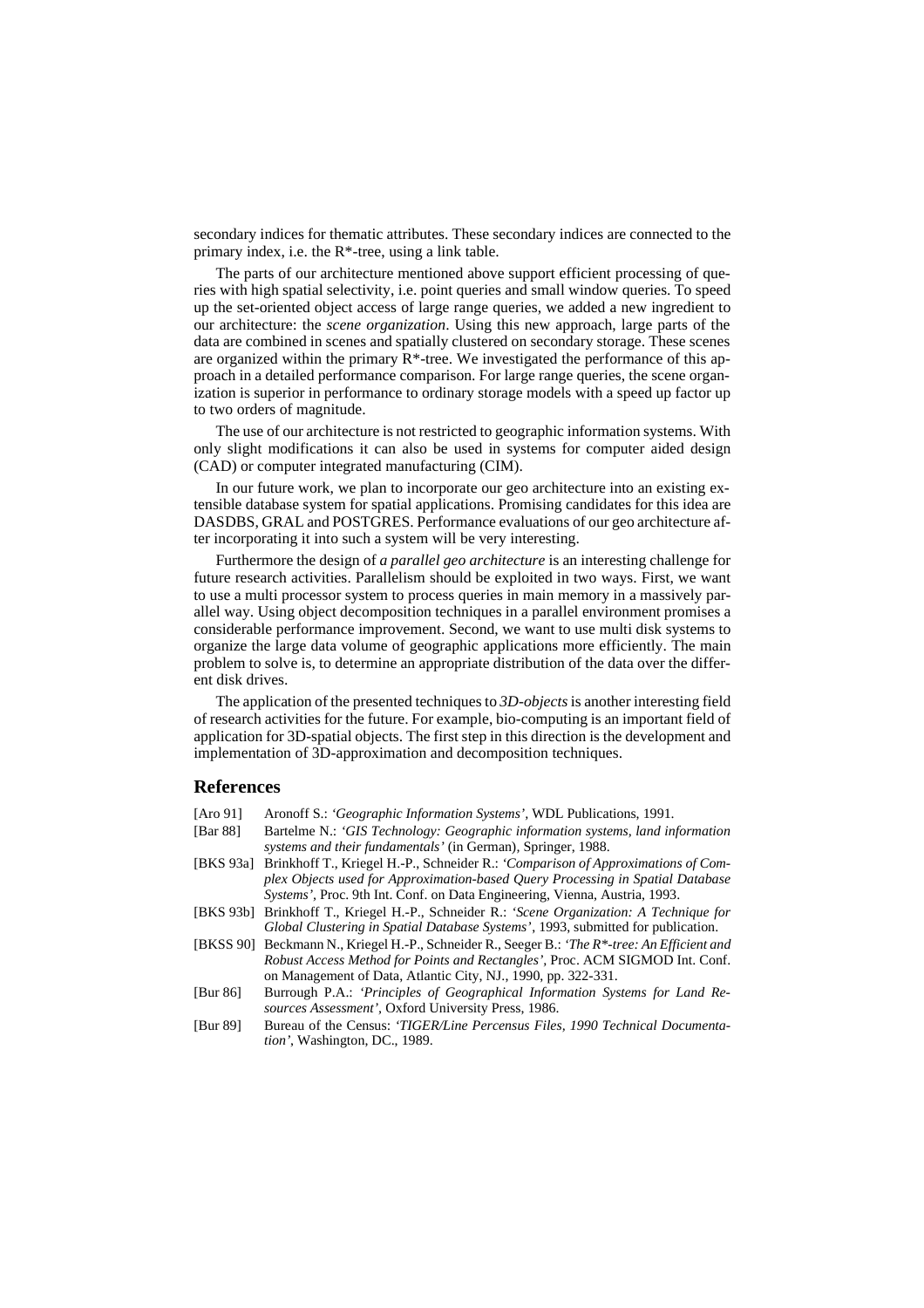- [CDRS 86] Carey M. J., DeWitt D. J., Richardson J. E., Shekita E. J.: *'Object and File Management in the EXODUS Extensible Database System',* Proc. 12th Int. Conf. on Very Large Data Bases, Kyoto, Japan, 1986, pp. 91-100.
- [Cra 90] Crain I.K.: *'Extremely Large Spatial Information Systems A Quantitative Perspective',* Proc. 4th Int. Symp. on Spatial Data Handling, Zürich, Switzerland, 1990, pp. 632-641.
- [Fra 91] Frank, A.U.: *'Properties of Geographic Data'*, Proc. 2nd Symp. on Large Spatial Databases, Zürich, Switzerland, 1991, in: Lecture Notes in Computer Science, Vol. 525, Springer, 1991, pp. 225-234.
- [GC 87] Gorny A.J., Carter R.: 'World Data Bank II: General users guide', Technical report, U.S. Central Intelligence Agency, Washington, 1987.
- [Gut 84] Guttman A.: *'R-trees: A Dynamic Index Structure for Spatial Searching',* Proc. ACM SIGMOD Int. Conf. on Management of Data, Boston, MA., 1984, pp. 47-57.
- [Güt 89] Güting R. H.: *'Gral: an extensible relational database system for geografic applications',* Proc. 15th Int. Conf. on Very Large Data Bases, Amsterdam, Netherland, 1989, pp. 33-44.
- [HS 92] Hoel E.G., Samet H.: *'A Qualitative Comparison Study of Data Structures for Large Line Segment Databases',* Proc. SIGMOD Conf., San Diego, CA., 1992, pp 205-214.
- [HSW 88] Hutflesz A., Six H.-W., Widmayer P.: '*Globally Order Preserving Multidimensional Linear Hashing'*, Proc. 4th Int. Conf. on Data Engineering, Los Angeles, CA., 1988, pp. 572-579.
- [HWZ 91] Hutflesz A., Widmayer P., Zimmermann C.: *'Global Order Makes Spatial Access Faster'*, Int. Workshop on Database Management Systems for Geographical Applications, Capri, Italy, 1991, in: Geographic Database Management Systems, Springer, 1992, pp. 161-176.
- [KBS 91] Kriegel H.-P., Brinkhoff T., Schneider R.: *'An Efficient Map Overlay Algorithm based on Spatial Access Methods and Computational Geometry',* Int. Workshop on Database Management Systems for Geographical Applications, Capri, Italy, 1991, in: Geographic Database Management Systems, Springer, 1992, pp. 194-211.
- [KHS 91] Kriegel H.-P., Horn H., Schiwietz M.: *'The Performance of Object Decomposition Techniques for Spatial Query Processing',* Proc. 2nd Symp. on Large Spatial Databases, Zürich, Switzerland, 1991, in: Lecture Notes in Computer Science, Vol. 525, Springer, 1991, pp. 257-276.
- [Kri 91a] Kriegel H.-P., Heep P., Heep S., Schiwietz M., Schneider R.: *'An Access Method Based Query Processor for Spatial Database Systems',* Int. Workshop on Database Management Systems for Geographical Applications, Capri, Italy, 1991, in: Geographic Database Management Systems, Springer, 1992, pp. 273-292.
- [Kri 91b] Kriegel H.-P., Heep P., Heep S., Schiwietz M., Schneider R.: *'A Flexible and Extensible Index Manager for Spatial Database Systems',* Proc. 2nd Int. Conf. on Database and Expert Systems Applications, Berlin, Germany, 1991, pp. 179-184.
- [Ore 89] Orenstein J. A.: *'Redundancy in Spatial Databases',* Proc. ACM SIGMOD Int. Conf. on Management of Data, Portland, USA, 1989, pp. 294-305.
- [PH 90] Paterson D., Hennessy J.: *'Computer Architecture: A Quantitative Approach'*, Morgan Kaufman, 1990.
- [PS 88] Preparata F.P., Shamos M.I.: *'Computational Geometry',* Springer, 1988.
- [Sam 90] Samet H.: *'The Design and Analysis of Spatial Data Structures',* Addison Wesley, 1990.
- [Sch 92] Schneider R.: *'A Storage and Access Structure for Spatial Database Systems',* Ph.D.-thesis (in German), Institute for Computer Science, University of Munich, 1992.